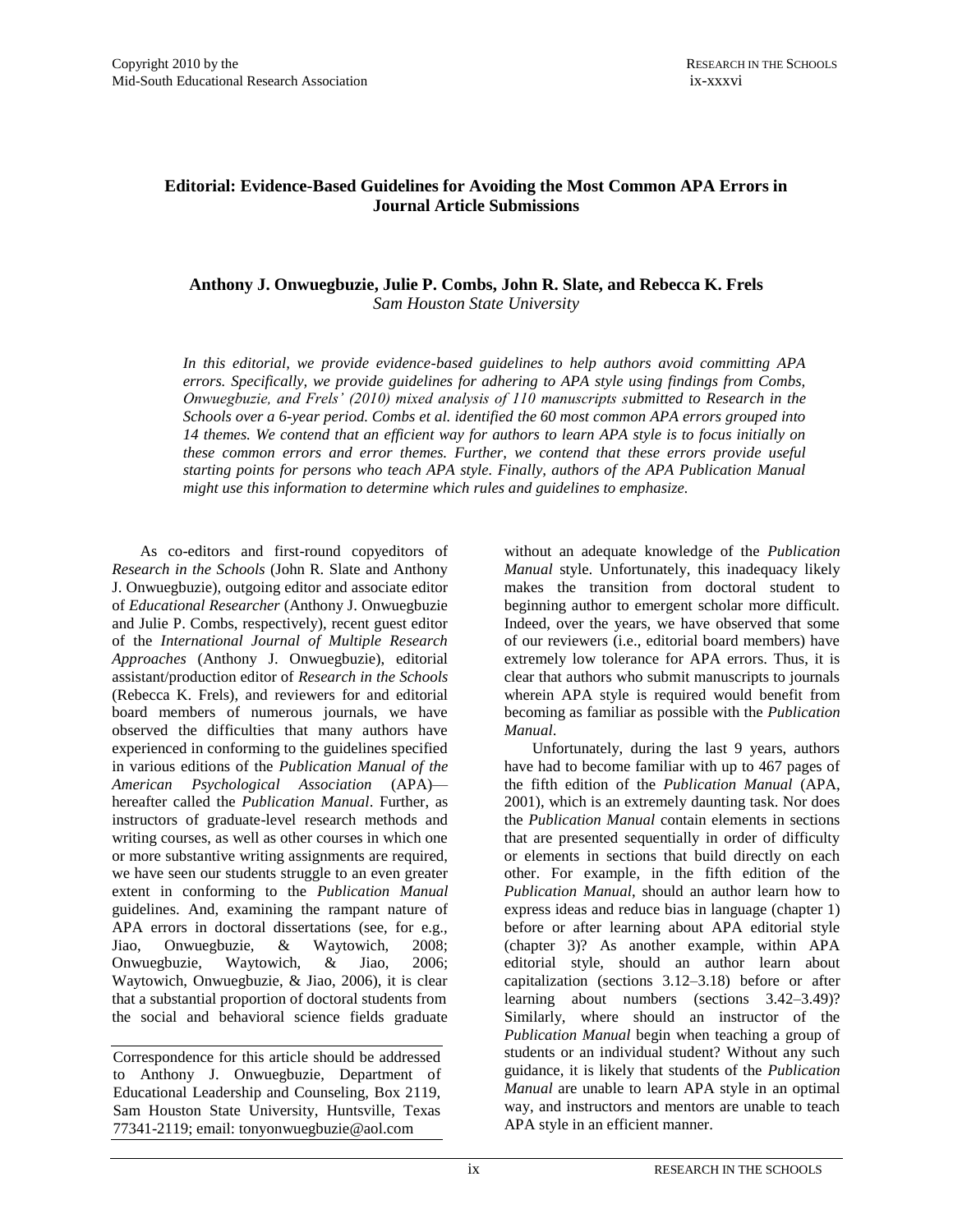Since the onset of the third edition of the *Publication Manual* (APA, 1994), several scholars have developed tools and strategies that might assist students/authors in mastering APA writing style. In particular, Stahl (1987) documented that using checklists and aligning writing requirements across courses improved the quality of instruction in APA style. A few years later, Gelfand and Walker (1990) developed a training manual that provided students with the ability to assess their knowledge of APA guidelines via multiple-choice items and exercises. The following year, Ault (1991) designed an assignment whereby students became familiar with the appropriate structure of empirical reports by sorting scrambled paragraphs of an article into the appropriate sections. Later in that decade, Rosenthal, Soper, Coon, and Von Bergen (1999) created a procedure wherein the instructor anonymously displayed the first page of each student's manuscript via an overhead projector and co-edited each introduction section with the class. Dunn et al. (2001) developed a checklist to assist students in being aware of what they believed were some of the most common APA formatting errors. During this same year, using Gelfand and Walker's (1990) training manual, Smith and Eggleston (2001) conducted a study in which 18 students read a poorly written paper and identified as many style errors as possible. Smith and Eggleston observed that students reported positive attitudes toward this assignment. Additionally, these students' knowledge of APA (1994) style improved substantially as a result of the activity. Further, performance on the activity was statistically significantly and moderately ( $\eta^2 = 0.59$ ) related to the application of APA (1994) style in an empirical report. Ware, Badura, and Davis (2002) and Gelfand, Walker, and APA (2002) developed a set of procedures and a training manual, respectively, for learning the APA (2001) style guide. Most notably, Juve, Weiser, Kennedy, Davis, and Rewey (2000) conducted a study wherein they identified the most common APA (1994) formatting errors in 69 manuscripts that were submitted to the *Psi Chi Journal of Undergraduate Research.* Juve et al. identified 780 total APA errors, yielding an average of 11.3 formatting errors per manuscript. Based on these errors, Rewey, Juve, Weiser, and Davis (2000) developed a checklist of common formatting errors.

Although these manuals, techniques, guides, checklists, and assignments are useful for both students and instructors of the *Publication Manual*, with the exception of Juve et al. (2000), they were developed based on what the authors *assumed* were the most common APA errors and not based on what actually *were* the most common APA errors. That is, with one exception, these materials were not evidence-based. As such, it is likely that these

materials provided information or strategies for adhering to APA rules that yielded low-incidence errors. Yet, high-incidence APA errors likely arise from the most frequently used APA rules. Thus, bearing in mind the length of the *Publication Manual*  and the length of time it takes potentially to master it, any non-evidence-based material that focuses, at least in part, on low-incidence APA errors likely will not be adequately efficient for learning and teaching APA style. For example, it would appear to be more efficient for an instructor of APA to focus, at least initially, on formatting errors identified by Juve et al. (2000) than on other formatting errors—as Rewey et al. (2000) did. Unfortunately, although very helpful, Juve et al. and Rewey et al. only focused on formatting errors, representing only a portion of APA errors that authors can commit. Further, these errors represented deviations from the fourth edition of the *Publication Manual* (APA, 1994), which was replaced by the fifth edition of the *Publication Manual* (APA, 2001) approximately nine years ago.

#### **Sources of Evidence**

Until recently, no researcher has provided evidence-based information regarding the most common APA errors associated with the fifth edition of the *Publication Manual*. To this end, Combs, Onwuegbuzie, and Frels (2010) conducted a mixed research study in which they examined 110 manuscripts submitted to *Research in the Schools* over a 6-year period. According to the authors, the 110 manuscripts represented approximately 55% of all manuscripts submitted to this journal over this period, thereby justifying generalizations being made to the population of manuscripts submitted to *Research in the Schools*—at least over this period of time. This 6-year period also represented the years 2003 to 2009, with 2003 being a good starting point because it represented 2 years after the fifth edition of the *Publication Manual* was introduced—long enough for all users of the fourth edition fully to make the change to the fifth edition.

Combs et al. (2010) diligently documented every APA error committed by these 110 sets of authors over a 6-year period, with each manuscript taking 4 to 6 hours to code, depending on its length—yielding a total of at least 440 hours of coding. Consequently, Combs et al.'s data set likely represents the only one of its type anywhere. In fact, only journal editors have the opportunity to collect these data, and because such data collection is so time-consuming, it is extremely unlikely that any other editor documents APA errors in such a comprehensive and systematic manner as did these editors. As such, we believe that Combs et al.'s findings should be disseminated as widely as possible.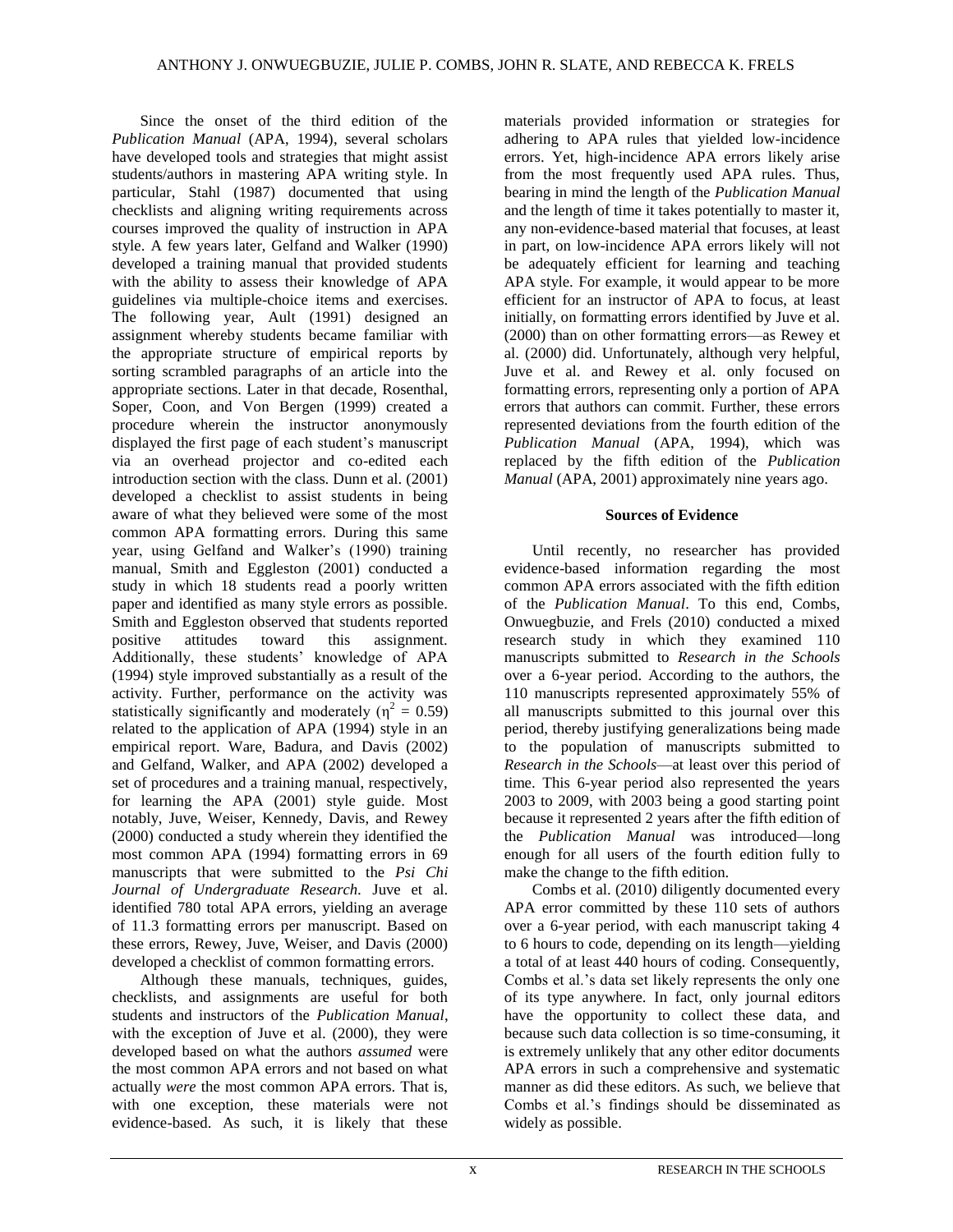#### **Most Common APA Errors**

Combs et al. (2010) identified a total of 1,163 APA errors that were committed at least one time by the 110 sets of authors who submitted manuscripts to *Research in the Schools*, which yielded a mean APA error rate of  $10.57$  (*SD* = 5.15) per manuscript submitted to *Research in the Schools*. Interestingly, every manuscript contained at least one APA error, with the maximum number of unique APA errors in a manuscript being 25.

Combs et al. (2010) used a four-stage mixed analysis procedure developed by Onwuegbuzie and Combs (2009b), in which the first stage involved a classical content analysis (Berelson, 1952; see also Leech & Onwuegbuzie, 2007, 2008) of the 110 coded manuscripts to determine the number of unique APA error codes committed. These codes were extracted a priori (Constas, 1992) using rules delineated in the fifth edition of the *Publication Manual*. The second stage involved the use of constant comparison analysis (Glaser & Strauss, 1967) to extract themes from the identified codes. These themes were extracted iteratively involving a combination of the use of the fifth edition of the *Publication Manual* (a priori) and the emergent data (a posteriori). The third stage involved quantitizing (Tashakkori & Teddlie, 1998) the themes. Specifically, the themes were converted to numeric data by assigning a  $\degree$ 1" if the manuscript contained one or more APA errors that were classified under that theme and a "0" if the manuscript did not contain any APA errors that were classified under that theme. This dichotomization or binarization led to the creation of what Onwuegbuzie  $(2003)$  referred to as an "inter-respondent matrix" (i.e., *manuscript x theme matrix*) that contained a combination of 0s and 1s (p. 396). The interrespondent matrix, indicating which manuscripts contributed to each emergent theme, was used to conduct (a) an exploratory factor analysis to determine the underlying structure of the APA error themes; and (b) a latent class analysis to determine the number of clusters (i.e., latent classes) underlying the APA error themes.

In Stage 4, Combs et al. (2010) used the interrespondent matrix to examine the correlation between error codes/error themes and an array of variables. In particular, they conducted (a) two sets of canonical discriminant analyses to determine which of the error themes best predicted the decision that the editor made on the manuscript (i.e., reject, revise and resubmit, or accept); and (b) a canonical correlation analysis to determine the multivariate relationship between selected demographic variables (e.g., number of authors, length of manuscript) and the APA error themes.

#### **Stage 1**

The classical content analysis led to the identification of a total of 60 unique APA errors that were committed across these 110 manuscripts. These 60 (fifth edition-based) APA errors are presented in order of prevalence in Figure 1. Also presented in Figure 1 is the description of the code (i.e., APA error) as stated in the fifth edition of the *Publication Manual* with the associated page number(s), the description of the code as stated in the (current) sixth edition of the *Publication Manual* (if different from the fifth edition) with the associated page number(s), and the prevalence rate (i.e., percentage).

It can be seen from Figure 1 that the most common APA error code pertained to the incorrect use of numbers, which consists of (a) numbers expressed in figures (APA, 2001, section 3.42), comprising failure to use figures to express "all numbers 10 and above"; "all numbers below 10 that are grouped for comparison with numbers 10 and above (and that appear in the same paragraph)"; "numbers that immediately precede a unit of measurement"; "numbers that represent statistical or mathematical functions, fractional or decimal quantities, percentages, ratios, and percentiles and quartiles"; "numbers that represent time, dates, ages; sample; subsample; or population size; specific numbers of subjects or participants in an experiment; scores and points on a scale; exact sums of money; and numerals as numerals"; "numbers that denote a specific place in a numbered series, parts of books and tables"; and "all numbers in the abstract" (APA, 2001, pp. 122-125); (b) numbers expressed in words (APA, 2001, section 3.43), comprising failure to use words to express "numbers below 10 that do not represent precise measurements and that are grouped for comparison with numbers below  $10$ ," "the numbers *zero* and *one* when the words would be easier to comprehend than the figures or when the words do not appear in context with numbers 10 and above," "any number that begins a sentence, title, or text heading"; "common fractions"; and "universally accepted usage" (pp.  $125-127$ ); and (c) combining figures and words to express numbers (APA, 2001, section 3.44), comprising failure to use a combination of figures and words to express "rounded large numbers (starting with millions)"; and "back-to-back modifiers" (p. 127). Errors associated with this code were committed by more than one half of the authors (57.3%).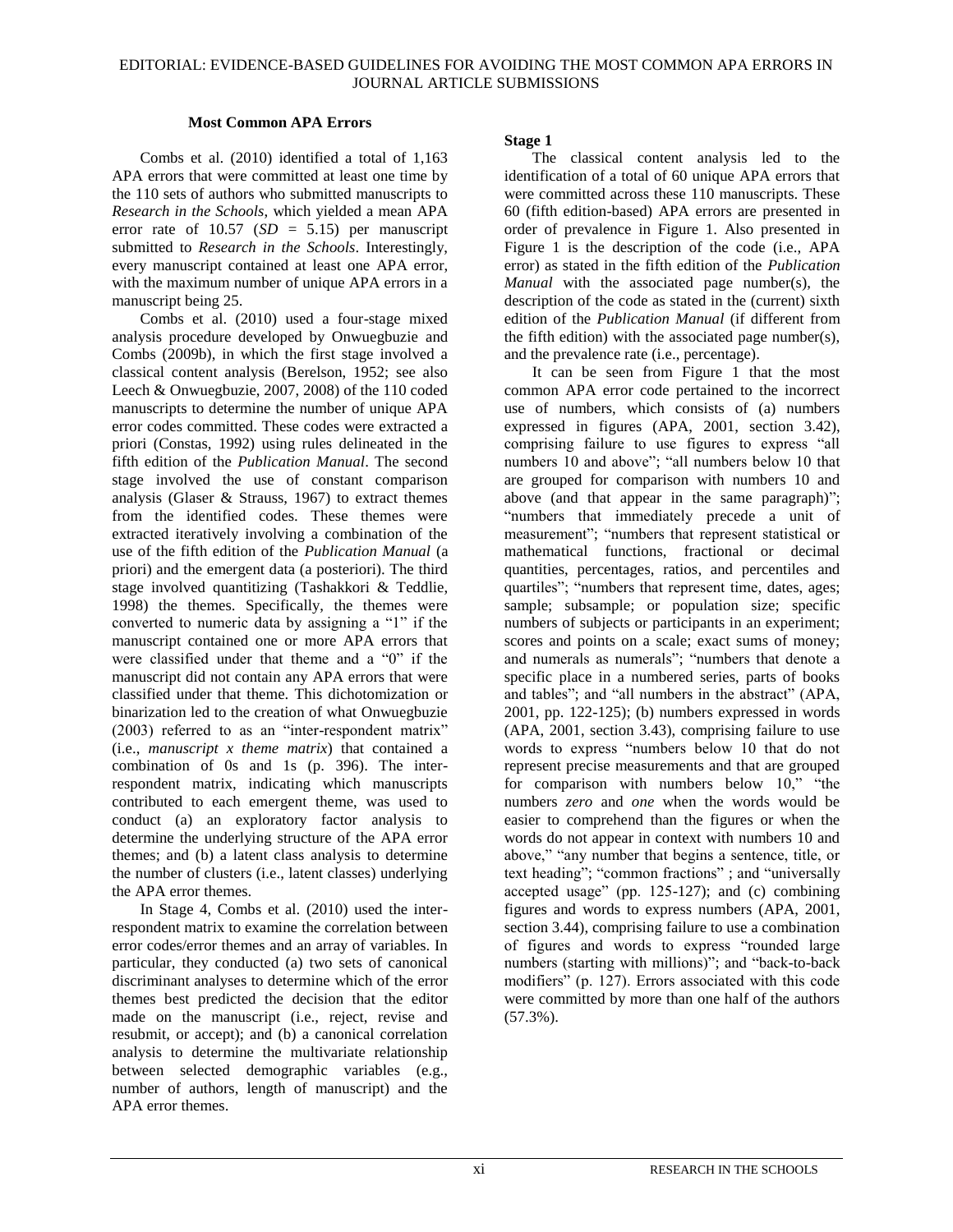# ANTHONY J. ONWUEGBUZIE, JULIE P. COMBS, JOHN R. SLATE, AND REBECCA K. FRELS

| $\mathbf{N}\mathbf{o}$ | <b>APA Error Code</b>                | $\frac{0}{0}$ | <b>Description of Error and Reference to</b><br>Fifth Edition APA Rule Page No.           | <b>Description of Error and Reference to</b><br><b>Sixth Edition APA Rule Page No.</b> |
|------------------------|--------------------------------------|---------------|-------------------------------------------------------------------------------------------|----------------------------------------------------------------------------------------|
| $\mathbf{1}$           | Numbers                              | 57.3%         | Not using figures (e.g., all numbers 10                                                   | No change in the rule, with the exception                                              |
|                        |                                      |               | and above; p. 122); not using numbers to<br>represent time, dates, ages, sample,          | that (a) do not use figures for sample size,                                           |
|                        |                                      |               | subsample, or population size or in a                                                     | population size, or specific numbers of<br>subjects or participants in an experiment;  |
|                        |                                      |               | numbered series (pp. 124-125)                                                             | (b) use words for approximations of                                                    |
|                        |                                      |               |                                                                                           | numbers of days, months, and years; and                                                |
|                        |                                      |               |                                                                                           | (c) do not use numerals for numbers below                                              |
|                        |                                      |               |                                                                                           | 10 that are grouped with numbers above<br>10 (p. 112)                                  |
| $\boldsymbol{2}$       | Hyphenation                          | 55.5%         | Not hyphenating a compound with a                                                         | No change in the rule (p. 97)                                                          |
|                        |                                      |               | participle when it precedes the term it<br>modifies (p. 91)                               |                                                                                        |
| 3                      | Use of et al.                        | 44.5%         | Not citing all authors the first time; in                                                 | Clarifications were provided for citing                                                |
|                        |                                      |               | subsequent citations, not including only                                                  | works by six or more authors (p. 175)                                                  |
|                        |                                      |               | the surname of the first author followed<br>by "et al." (not italicized and with a        |                                                                                        |
|                        |                                      |               | period after "al"; p. 208)                                                                |                                                                                        |
| $\overline{4}$         | Headings:                            | 44.5%         | Not capitalizing the words in headings                                                    | No change in rule (pp. 101-102)                                                        |
|                        | Punctuation                          |               | appropriately; incorrectly using                                                          |                                                                                        |
|                        |                                      |               | capitalization or punctuation with Level 4                                                |                                                                                        |
| 5                      | Use of since                         | 41.8%         | headings (pp. 113-114, 289-290)<br>Using since instead of because (p. 57)                 | No change in the rule (p. 83)                                                          |
|                        |                                      |               |                                                                                           |                                                                                        |
| 6                      | Tables and figures                   | 40.0%         | Not presenting tables in tabular form and                                                 | No change in format, but a table may be                                                |
|                        |                                      |               | repeating information in the text; not<br>formatting figures according to APA             | single or double spaced (p. 141)                                                       |
|                        |                                      |               | (e.g., not copied, SPSS outputs; p. 201)                                                  |                                                                                        |
| $\overline{7}$         | Use of commas                        | 40.0%         | Not using commas between elements                                                         | No change in the rule (p. 88)                                                          |
|                        | between elements                     |               | (including before $and$ and $or$ ) in a series                                            |                                                                                        |
|                        |                                      |               | of three or more items (p. 78)                                                            |                                                                                        |
| 8                      | Use of<br>abbreviations/             | 37.3%         | Not spelling out acronyms on the first<br>occasion used (p. 104)                          | No change in the rule (p. 106)                                                         |
|                        | acronyms                             |               |                                                                                           |                                                                                        |
| 9                      | Spacing                              | 30.0%         | Not consistently using double spacing                                                     | No change in the rule (p. 229)                                                         |
|                        |                                      |               | between lines, including use of direct                                                    |                                                                                        |
| 10                     |                                      |               | quotations (p. 286)                                                                       |                                                                                        |
|                        | Usage of & as<br>opposed to the word | 33.6%         | Incorrectly using the ampersand in the<br>text or the word <i>and</i> in the citation (p. | No change in the rule (p. 177)                                                         |
|                        | and                                  |               | 209)                                                                                      |                                                                                        |
| 11                     | Use of past tense                    | 32.7%         | Not using past tense to describe previous                                                 | No change in the rule (p. 78)                                                          |
| 12                     | Use of italics for                   | 30.9%         | findings $(p. 42)$<br>Not italicizing symbols (e.g., $n$ ; pp. 10,                        | No change in the rule (p. 118)                                                         |
|                        | symbols                              |               | 140)                                                                                      |                                                                                        |
| 13                     | Misuse of while                      | 29.1%         | Using the word while instead of the word<br>whereas or although (p. 56)                   | No change in the rule (pp. 83-84)                                                      |
| 14                     | Formatting                           | 29.1%         | Not formatting correctly (e.g., incorrect<br>indentations, use of italicizing or bold,    | Changes in the running head (p. 230);<br>boldface and levels of headings (p. 62)       |
|                        |                                      |               | title too long, title not being on the first                                              |                                                                                        |
|                        |                                      |               | page, header font not matching body of                                                    |                                                                                        |
|                        |                                      |               | paper; pp. 288-291)                                                                       |                                                                                        |
| 15                     | Misuse of which                      | 28.2%         | Using the word which instead of the word                                                  | No change in the rule (p. 83)                                                          |
| 16                     |                                      |               | <i>that</i> when the clause is restrictive (p. 55)                                        |                                                                                        |
|                        | Anthropomorphism                     | 27.3%         | Giving human characteristics to<br>inanimate sources (pp. 38-39)                          | No change in the rule (pp. 68-69)                                                      |
| 17                     | Alphabetizing                        | 26.4%         | Not placing all references in alphabetical                                                | No change in the rule (pp. 178, 181)                                                   |
|                        | citations and                        |               | order; not placing citations in text in                                                   |                                                                                        |
| 18                     | references<br>Capitalization of      | 24.5%         | alphabetical order (p. 219)<br>Not capitalizing nouns followed by                         | No change in the rule (p. 101)                                                         |
|                        | titles                               |               | numerals or letters that denote a specific                                                |                                                                                        |
|                        |                                      |               | place in a numbered series (e.g., year 1                                                  |                                                                                        |
|                        |                                      |               | instead of Year 1; p. 124)                                                                |                                                                                        |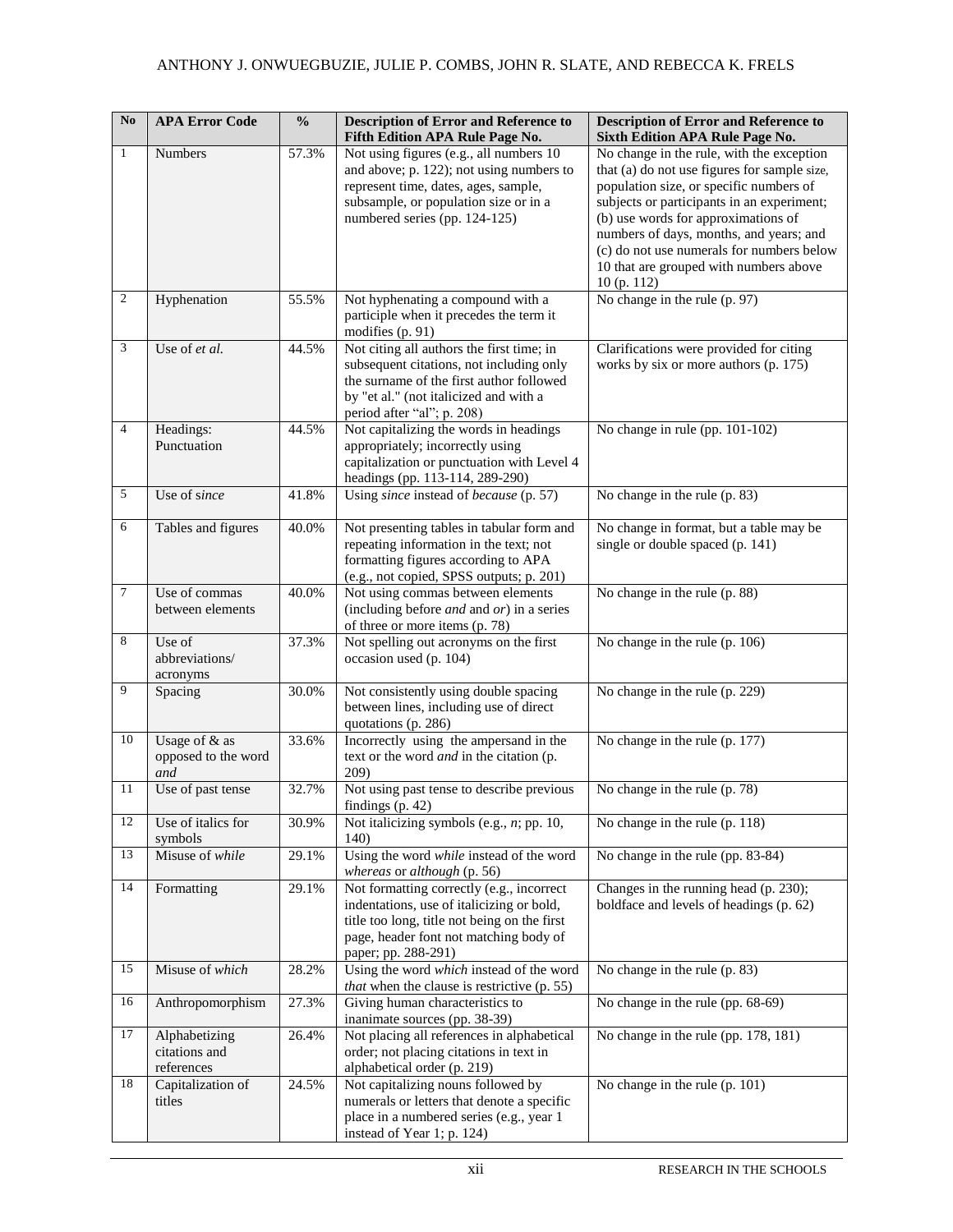| $\mathbf{N}\mathbf{o}$ | <b>APA Error Code</b>                                  | $\frac{0}{0}$ | <b>Description of Error and Reference to</b><br>Fifth Edition APA Rule Page No.                                                                                                                                      | <b>Description of Error and Reference to</b><br><b>Sixth Edition APA Rule Page No.</b>                                                                                                   |
|------------------------|--------------------------------------------------------|---------------|----------------------------------------------------------------------------------------------------------------------------------------------------------------------------------------------------------------------|------------------------------------------------------------------------------------------------------------------------------------------------------------------------------------------|
| 19                     | Misuse of the word<br>data                             | 24.5%         | Misusing the word <i>data</i> as singular as<br>opposed to plural (pp. 44-45)                                                                                                                                        | No change in the rule (p. 79)                                                                                                                                                            |
| 20                     | Elements and<br>seriation                              | 23.6%         | Incorrectly using 1, 2, 3, instead of (a),<br>(b), (c) (p. $116$ )                                                                                                                                                   | No change in the rule (p. 64); however,<br>more options for use of bulleted or<br>numbered lists                                                                                         |
| 21                     | Misuse of<br>superscript with<br>numerals              | 22.7%         | Incorrectly using superscript (e.g., 4 <sup>th</sup> as<br>opposed to 4th; p. 123)                                                                                                                                   | No change in the rule (e.g., p. 113)                                                                                                                                                     |
| 22                     | <b>Citations: Commas</b><br>and authors                | 22.7%         | Not placing a comma to separate the last<br>two authors in a list of three or more<br>authors (p. 208)                                                                                                               | No change in the rule (p. 184)                                                                                                                                                           |
| 23                     | Boldface and<br>italicized type                        | 22.7%         | Misusing bold or italicized text (pp. 100,<br>140)                                                                                                                                                                   | No change in the rule (p. 106)                                                                                                                                                           |
| 24                     | <b>Citations: Direct</b><br>quotes and page<br>numbers | 19.1%         | Neglecting to state a page number when<br>direct quotations are used; a page number<br>is not needed when direct quotations are<br>not used; incorrectly using a capital P<br>instead of a lowercase p (pp. 117-118) | No change in the rule (pp. 170-171)                                                                                                                                                      |
| 25                     | Misuse of the term<br>subjects                         | 17.3%         | Incorrectly using the term subjects<br>instead of the correct term: participants<br>(p. 70)                                                                                                                          | Acknowledge participation consistent with<br>the traditions of the field in which the<br>researcher is working and the use of the<br>terms subjects and sample is permissible<br>(p. 73) |
| 26                     | Capitalization of<br>ethnic groups                     | 16.4%         | Not capitalizing or misusing terms to<br>refer to ethnicity (e.g., black as opposed<br>to Black; p. 68)                                                                                                              | No change in the rule $(p. 75)$                                                                                                                                                          |
| 27                     | Statistical copy                                       | 16.4%         | Incorrectly reporting statistical results,<br>including misusing statistical symbols<br>(e.g., no space between symbols and<br>equal signs; pp. 136-146)                                                             | No change in the rule (pp. 118-123)                                                                                                                                                      |
| 28                     | Citing multiple<br>authors: First time                 | 16.4%         | Not citing correctly three, four, or five<br>authors by specifying all authors on the<br>first occasion (p. 209)                                                                                                     | When citing the initial citation, authors are<br>to cite only the first author followed by et<br>al. when a work has six or more authors<br>(p. 175)                                     |
| 29                     | Numbers and<br>hyphenation                             | 15.5%         | Not hyphenating a number when used<br>with an element (e.g., 7-point; p. 127)                                                                                                                                        | No change in the rule (pp. 112-113)                                                                                                                                                      |
| 30                     | Decimal places                                         | 14.5%         | Not using only two decimal places when<br>the numeral is greater than 1 (p. 129)                                                                                                                                     | No change in the rule (p. 113)                                                                                                                                                           |
| 31                     | Percent symbol                                         | 14.5%         | Not using the % sign (e.g., stating 29)<br>percent; p. 140)                                                                                                                                                          | No change in the rule (p. 118)                                                                                                                                                           |
|                        | 32 Punctuation of<br>dashes                            | 12.5%         | Not inserting an em dash (pp. 81-82)                                                                                                                                                                                 | No change in the rule $(p. 97)$                                                                                                                                                          |
| 33                     | Quotations                                             | 11.8%         | Misusing punctuation with quotations<br>(e.g., missing the beginning of quotation<br>marks, misplacement of period at the end<br>of a quotation; p. 293)                                                             | No change in the rule (pp. 170-172)                                                                                                                                                      |
| 34                     | Spacing in text                                        | 11.8%         | Missing a space when citing the page<br>number (e.g., p. 68) or not using a single<br>space after all punctuation (p. 290)                                                                                           | No change in the rule (p. 171) with page<br>number; however, two spaces are<br>recommended, but not stipulated, at the<br>end of a sentence (p. 88)                                      |
| 35                     | Misuse of who and<br>that                              | 10.9%         | Incorrectly using that instead of who as a<br>pronoun $(p. 48)$                                                                                                                                                      | No change in the rule (p. 83)                                                                                                                                                            |
| 36                     | Acronym at the start<br>of a sentence                  | 9.1%          | Beginning a sentence incorrectly with an<br>abbreviation (p. 111)                                                                                                                                                    | No change in the rule (p. 111)                                                                                                                                                           |
| 37                     | Citations in text                                      | 8.2%          | Incorrectly citing a reference in the text<br>(e.g., year is missing, citation misplaced;<br>pp. 207-214)                                                                                                            | No change in the rule (cf. Table 6.1, p.<br>177)                                                                                                                                         |
| 38                     | Misuse of comma                                        | 8.2%          | Not using a comma appropriately (e.g.,<br>numbers with more than three figures; p.<br>78)                                                                                                                            | No change in the rule (p. 114)                                                                                                                                                           |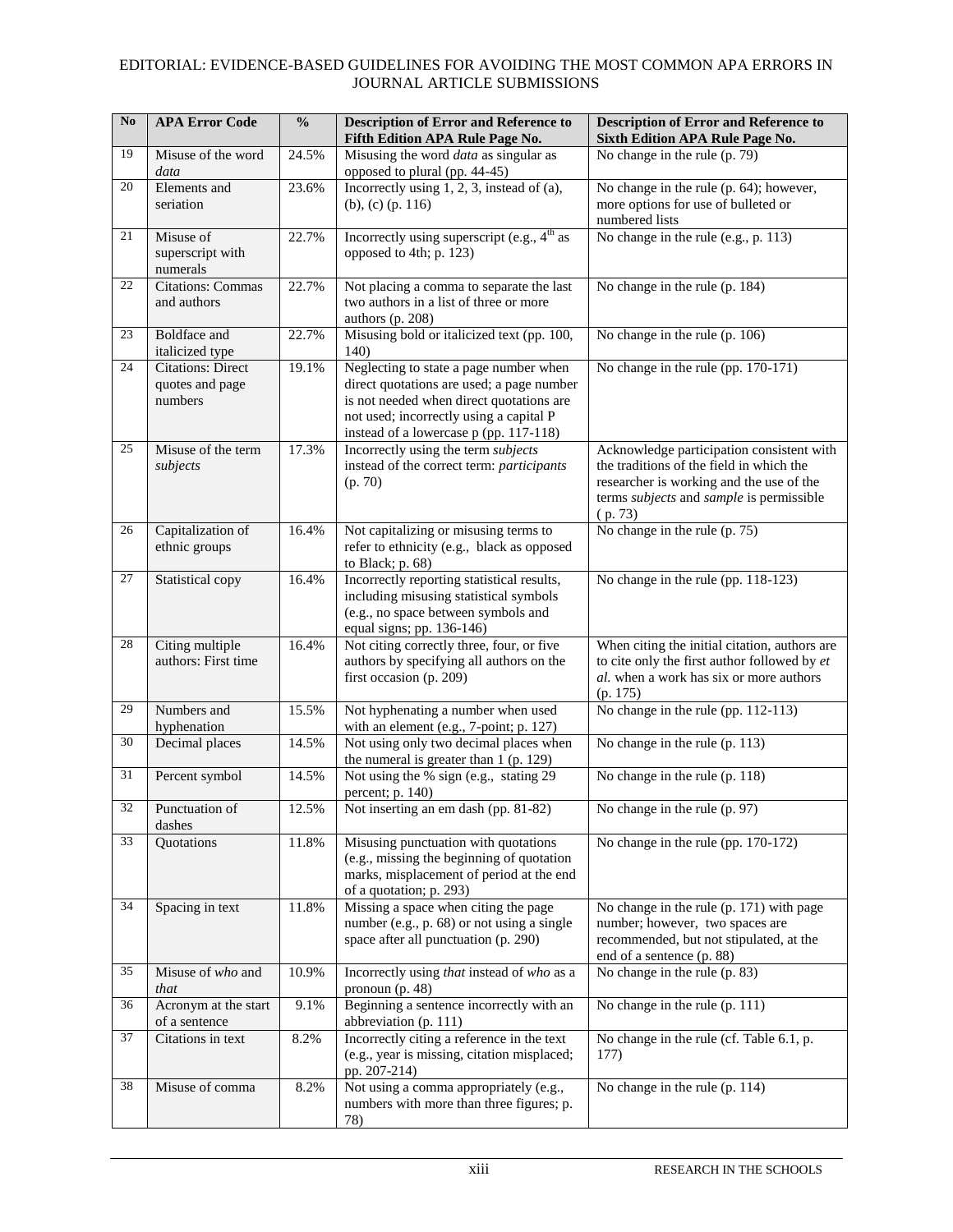| $\mathbf{No}$ | <b>APA Error Code</b>                            | $\frac{0}{0}$ | <b>Description of Error and Reference to</b><br>Fifth Edition APA Rule Page No.                                                           | <b>Description of Error and Reference to</b><br><b>Sixth Edition APA Rule Page No.</b>                             |
|---------------|--------------------------------------------------|---------------|-------------------------------------------------------------------------------------------------------------------------------------------|--------------------------------------------------------------------------------------------------------------------|
| 39            | Misuse of<br>punctuation with<br>citation        | 8.2%          | Using a letter after publication year when<br>the reference is the only citation for an<br>author (e.g., College Board, 1995a; p.<br>212) | No change in the rule (p. 178)                                                                                     |
| 40            | Comma with<br>quotation                          | 6.4%          | Not using a comma before the end of the<br>quotation mark (commas should be<br>placed within quotations, p. 119)                          | No change in the rule (p. 171)                                                                                     |
| 41            | Placement of title                               | 6.4%          | Misplacing the title on cover page (p. 10)                                                                                                | No change in the rule (p. 23)                                                                                      |
| 42            | Mixed tenses                                     | 6.4%          | Mixing verb usage between present and<br>past tense (p. 33)                                                                               | No change in the rule (p. 78)                                                                                      |
| 43            | Capitalization of<br>title                       | 6.4%          | Capitalizing words with more than three<br>letters $(p. 95)$                                                                              | No change in the rule (p. 23)                                                                                      |
| 44            | Colloquial language                              | 5.5%          | Not avoiding statements or terms that are<br>colloquial (p. 37)                                                                           | No change in the rule (p. 68)                                                                                      |
| 45            | Same author and<br>lists                         | 5.5%          | Not using suffixes a, b, c, after a year in<br>the reference list when referring to the<br>same author (p. 212)                           | No change in the rule (p. 178)                                                                                     |
| 46            | Misuse of<br>abbreviation                        | 5.5%          | Using vs. and not versus in parenthetical<br>material (p. 104)                                                                            | No change in the rule (p. 108)                                                                                     |
| 47            | Abstract                                         | 4.5%          | Exceeding 120 words in the abstract<br>and/or using more than one paragraph (p.<br>13)                                                    | Word limits are different for different<br>journals and range from 150 to 250 words<br>(p. 27)                     |
| 48            | Parallelism                                      | 4.5%          | Not presenting elements in parallel form<br>(p. 60)                                                                                       | No change in the rule (p. 86)                                                                                      |
| 49            | Table and highlights                             | 4.5%          | Not discussing only a table's highlights<br>(p. 154)                                                                                      | No change in the rule (p. 130)                                                                                     |
| 50            | Use of a contraction                             | 4.5%          | Not spelling out full words (colloquial<br>language; cf. p. 37)                                                                           | No change in the rule (p. 68)                                                                                      |
| 51            | Figure placement                                 | 3.6%          | Not placing a figure after the reference<br>list but instead embedding it within the<br>body of the manuscript (p. 287)                   | No change in the rule (p. 230)                                                                                     |
| 52            | Misplaced reference<br>list                      | 1.8%          | Not placing the reference list before<br>tables (cf. order of manuscript; p. 287)                                                         | No change in the rule (p. 230)                                                                                     |
| 53            | <b>Short Paragraph</b>                           | 1.8%          | Using a paragraph that is less than three<br>sentences (p. 36)                                                                            | No change in the rule (p. 68)                                                                                      |
| 54            | Long Paragraph                                   | 1.8%          | Using a paragraph that is longer than one<br>page (p. 36)                                                                                 | No change in the rule (p. 68)                                                                                      |
| 55            | Usage of acronym<br>SD                           | 1.8%          | Using $S$ instead of $SD$ to represent<br>standard deviation (p. 143)                                                                     | SD remains the symbol for standard<br>deviation; however, $S$ now represents<br>sample standard deviation (p. 121) |
| 56            | Misuse of term sex<br>for gender                 | 1.8%          | Using the biological term sex instead of<br>the cultural term gender                                                                      | No change in the rule (p. 73)                                                                                      |
| 57            | Not correctly citing<br>a website                | 1.8%          | Citing a website instead of the author and<br>year (pp. 278-281)                                                                          | Changes for electronic dissemination of<br>information, specifically DOIs (p. 188)                                 |
| 58            | Use of the word<br>done instead of<br>undertaken | 1.0%          | Using colloquial language (cf. p. 37)                                                                                                     | No change in the rule (p. 68)                                                                                      |
| 59            | Beginning a<br>sentence with a<br>quotation      | 1.0%          | Placing a quotation in a manner that<br>might confuse readers (p. 118)                                                                    | No change in the rule (pp. 170-171)                                                                                |
| 60            | No header page<br>number                         | 1.0%          | Not placing page numbers in manuscript<br>(p. 288)                                                                                        | No change in the rule (p. 230)                                                                                     |

*Figure 1.* Errors and percentages of occurrence with references to the fifth edition of the *Publication Manual* (APA, 2001) and the sixth edition of the *Publication Manual* (APA, 2010).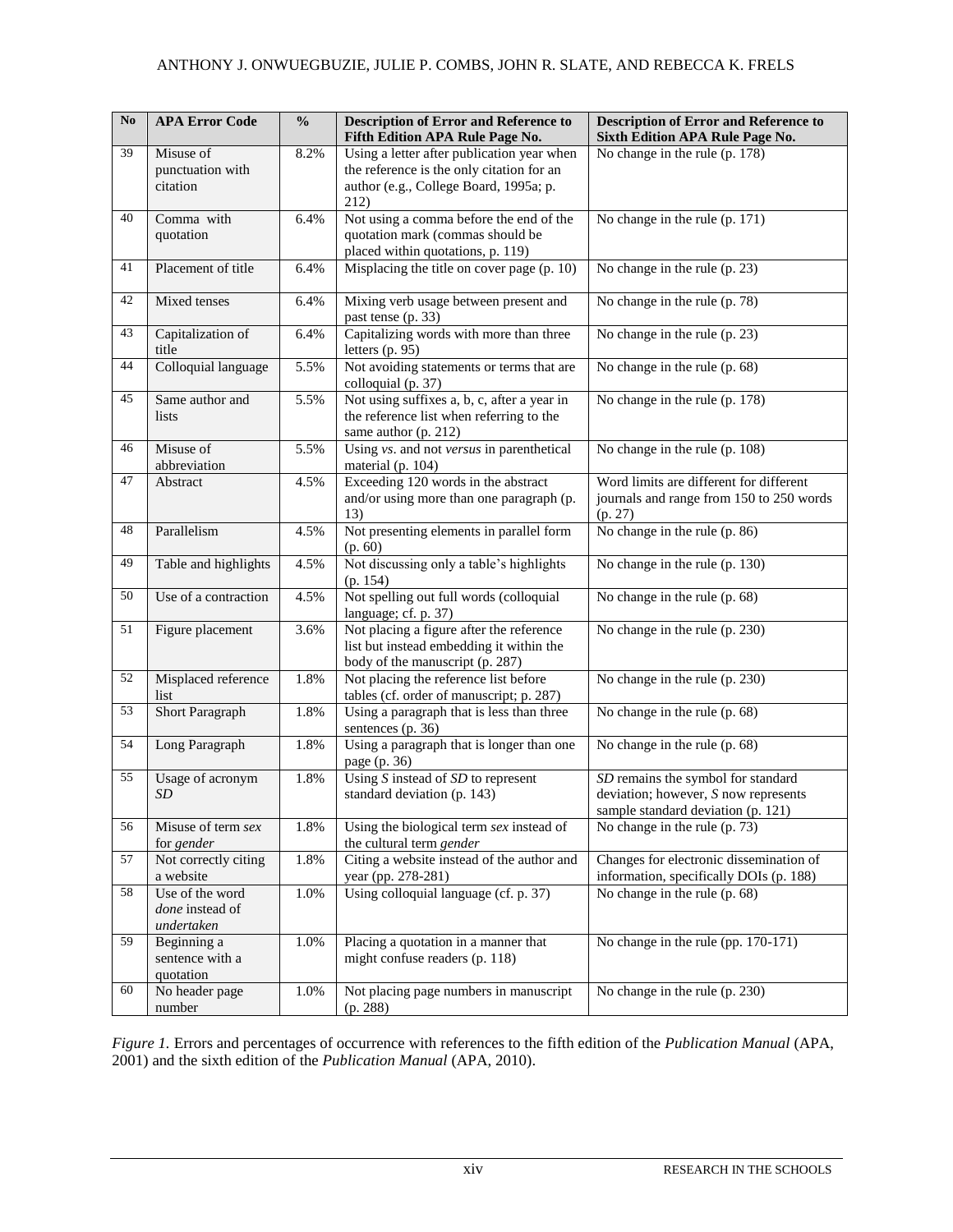The next most common error code—the only other error code with a prevalence rate greater than 50%—pertained to the incorrect use/non-use of hyphenation (APA, 2001, section 3.11). These authors typically incorrectly failed to use hyphenation in one or more of the following situations: (a)  $a$  compound with a participle when it precedes the term is modifies"; (b) "a phrase used as an adjective when it precedes the term it modifies";  $(c)$  "an adjective-and-noun compound when it precedes the term it modifies"; or  $(d)$  "a compound with a number as the first element when the compound precedes the term it modifies" (APA, 2001, p. 91).

The following error codes that had prevalence rates between 40% and 45% were, respectively: incorrect use/non-use of *et al.* (44.5%), incorrect capitalization in headings (44.5%), incorrect use of *since* versus *because* (41.8%), incorrect use of commas among elements (40.0%), and incorrect formatting of tables and figures (40.0%). Further, the following error codes that had prevalence rates between 30% and 38% were, respectively: not spelling out acronyms the first time (37.3%), incorrect use of *and* versus *&* (33.6%); incorrect use of tense for reporting findings (32.7%), nonitalicization of statistical symbols (30.9%), and incorrect use/non-use of spacing (30.0%). Also, the following error codes that had prevalence rates between 20% and 29.1% were, respectively: incorrect use of *while* versus *whereas* (29.1%), formatting errors (29.1%), incorrect use of *which* versus *that* (28.2%), anthropomorphism (27.3%), references and in-text citations not presented in alphabetical order (26.4%), incorrect capitalization in titles (24.5%), subject-verb disagreement involving the word data (24.5%), seriation (23.6%), incorrect use of superscripts (22.7%), and incorrect use of boldface text (22.7%). As can be seen from Figure 1, all other errors codes had prevalence rates of less than 20%.

### **Stage 2**

Using constant comparison analysis of the 60 APA error codes, Combs et al. (2010) extracted the following 14 themes that represented the errors made by authors submitting manuscripts to *Research in the Schools*: grammar, format, hyphenation, citing multiple authors, in-text citations, numbers, capitalization, formality and clarity, statistical copy, punctuation, tables and figures, abbreviations, quotations, and bias in language. The prevalence rate of each of these themes is presented in Table 1. In this table, the frequency can be treated as effect sizes. As such, Table 1 reveals that nine of the APA error themes had effect sizes above .50. An effect size greater than .50 is extremely large because it implies that the majority of manuscripts contained this error theme. The remaining five APA error themes had effect sizes between .32 and .48, which can all be considered large. Disturbingly, the authors who submitted manuscripts to *Research in the Schools*, on average, committed more than one half of these errors ( $M = 7.54$ ,  $SD = 3.06$ ). In the following sections, the 14 APA error themes are described and the errors contained in each theme are outlined with respect to both the fifth and the sixth editions of the *Publication Manual*.

**Grammar.** Errors in grammar were identified in 71.82% of the manuscripts. When defining grammar, the authors of the fifth edition of the *Publication Manual* did not include all components of grammar but rather grammar and usage errors "that occur frequently in manuscripts submitted to APA journals‖ (APA, 2001, p. 41). Combs et al. (2010) coded grammatical errors in manuscripts in the following areas: disagreement between the subject and verb (e.g., "data is" instead of "data are"), pronoun disagreement (e.g., pronouns disagree in number and gender), incorrect use of relative pronouns (e.g., who, whom, that, which), and incorrect use of subordinate conjunctions (e.g., while, since, although). These errors then were combined and assigned to the theme of *grammar*. The most frequently occurring error within this theme was the use of *since* when the word *because* would have been more specific (see APA, 2001, p. 57; APA 2010, p. 83); this error was located in 41.82% of the manuscripts. The next most frequently occurring error revealed in 29.09% of the manuscripts was the use of *while* instead of *although* or *whereas* (see APA, 2001, p. 56; APA, 2010, p. 84). In addition, a significant number of authors had difficulty determining when to use the word *which* versus the word *that*. As such, this APA violation was present in 28.18% of the manuscripts. Although errors were noted in subject/verb disagreement, the use of the word *data* paired with a singular verb (e.g., *data is*) was located in 24.55% of the manuscripts. Thus, attention to the correct use of the words *although, because, which*, and *that*, and the understanding that the word *data* is plural could help authors avoid some of the most common violations reported by Combs et al. (2010). Parallel to the fifth edition, authors of the sixth edition of the *Publication Manual* maintained identical grammar rules as those aforementioned rules and dedicated seven pages to describing the correct and incorrect usage of (a) subject and verb agreement, (b) pronouns, (c) misplaced and dangling modifiers and adverbs, and (d) relative pronouns and subordinate conjunctions (APA, 2010, pp. 78-84).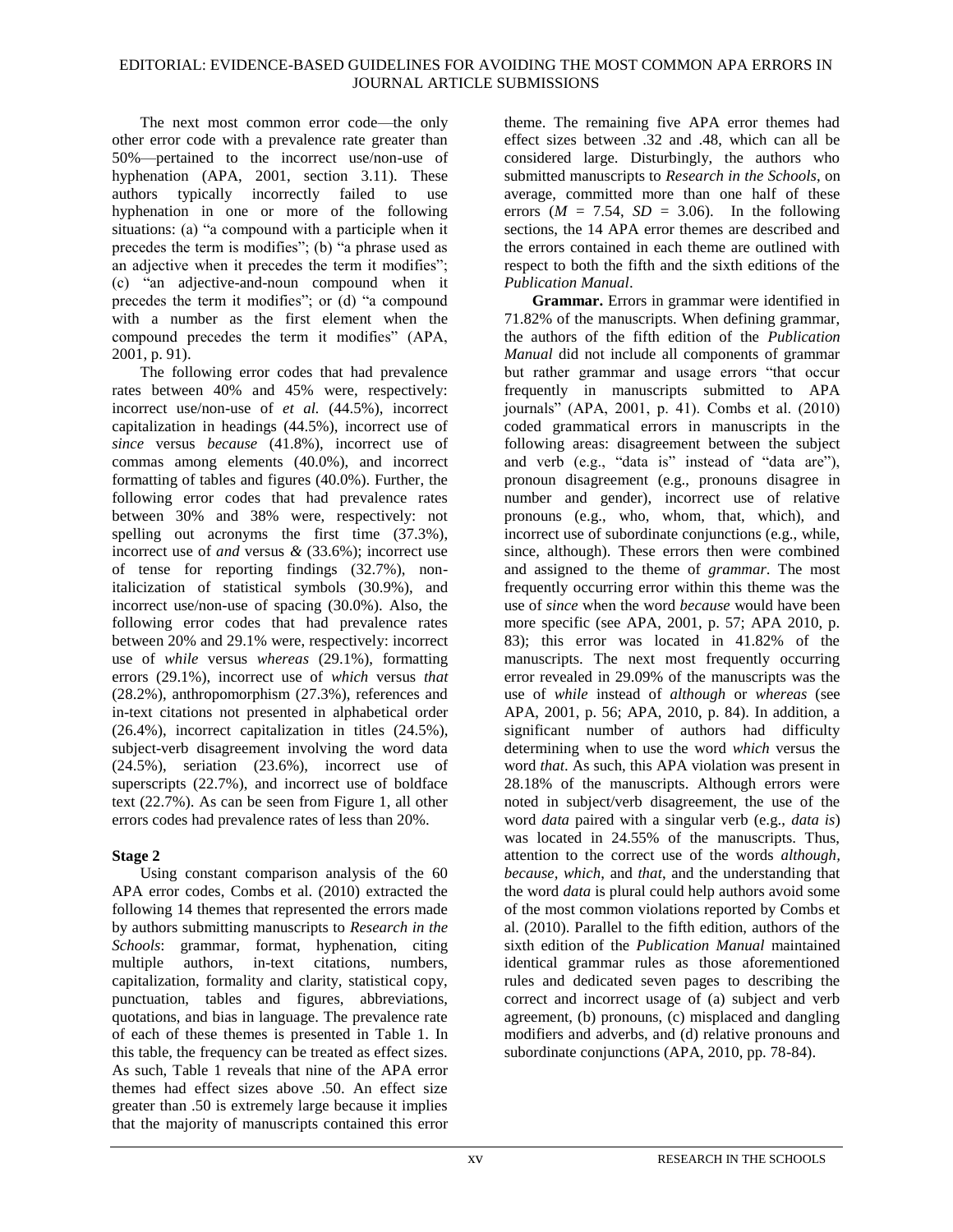Table 1

| Themes                  | Rank           | Frequency (%) |
|-------------------------|----------------|---------------|
| Grammar                 | 1              | 72%           |
| Format                  | $\overline{2}$ | 67%           |
| Hyphenation             | 3              | 65%           |
| Citing multiple authors | $\overline{4}$ | 61%           |
| In-text citations       | 5              | 60%           |
| <b>Numbers</b>          | 6              | 57%           |
| Capitalization          | 6              | 57%           |
| Formality and clarity   | $\,8\,$        | 56%           |
| Statistical copy        | 9              | 54%           |
| Punctuation             | 10             | 48%           |
| Tables and figures      | 11             | 45%           |
| Abbreviations           | 12             | 42%           |
| Quotations              | 13             | 36%           |
| Bias in language        | 14             | 32%           |

*Themes Emerging from APA Errors Identified by Editor for Manuscripts Submitted to Research in the Schools*

Format. Errors involving formatting were located in 67.27% of the manuscripts that were submitted. The theme of *format* included categories that can be located in chapter 1 of the fifth edition of the *Publication Manual* concerning the manuscript's organization, and chapter 5 of the fifth edition regarding the preparation of the manuscript. The most frequently occurring error within this theme that emerged in 30.00% of the manuscripts involved the use of incorrect spacing between words, sentences, and lines. Specifically, the authors of the fifth edition of the *Publication Manual* specified that doublespacing was to occur between all lines in the manuscript, including the title, headings, quotations, references, and tables. With respect to the spacing between characters, one space should have occurred after all punctuation—including periods, commas, colons, and semicolons (APA, 2001, p. 286). With regard to the fifth and sixth edition guidelines, the lines of a text are not to be justified; instead, authors are instructed to leave "the right margin uneven, or ragged" [italics in original] (APA, 2001, p. 287; APA, 2010, p. 229). Other errors noted in the theme of format were missing indentations for paragraphs, incorrect use of underlining, incorrect use of bold typeface, incorrect presentation of lists, and incorrect ordering of the various components of the manuscript (e.g., title page, abstract, references). In addition, a problematic aspect for authors concerned the lack of

information provided in the abstract. This finding is consistent with that of Hahs-Vaughn and Onwuegbuzie (2010) (see also the editorial by Hahs-Vaughn, Onwuegbuzie, Slate, & Frels, 2009).

With respect to author responsibilities, the authors of the sixth edition of the *Publication Manual* (APA, 2010) maintained many of the same rules for preparing the manuscript for submission as the rules outlined in the fifth edition of the *Publication Manual*, with the exception of the abstract. Otherwise, changes in the formatting of manuscripts have been prescribed in that authors should now place the running head in the page header on the same line as the page number (APA, 2010, p. 230), and only on the cover page. Referring to the abstract, authors of the fifth edition suggested a maximum of 120 words (APA, 2001, p. 23), although authors of the sixth edition now propose that "word limits vary from journal to journal and typically range from 150 to  $250$  words" (APA,  $2010$ , p.  $27$ ). In addition, the authors of the sixth edition of the *Publication Manual* suggest the use of two spaces after all end-ofsentence periods for ease of reading comprehension (APA, 2010, p. 87). It is important to note that writers who attend to the details of formatting might be perceived as being those persons who also attend to other details in their manuscripts. Also, by paying attention to the formatting of an abstract and the body of a manuscript, authors might prepare manuscripts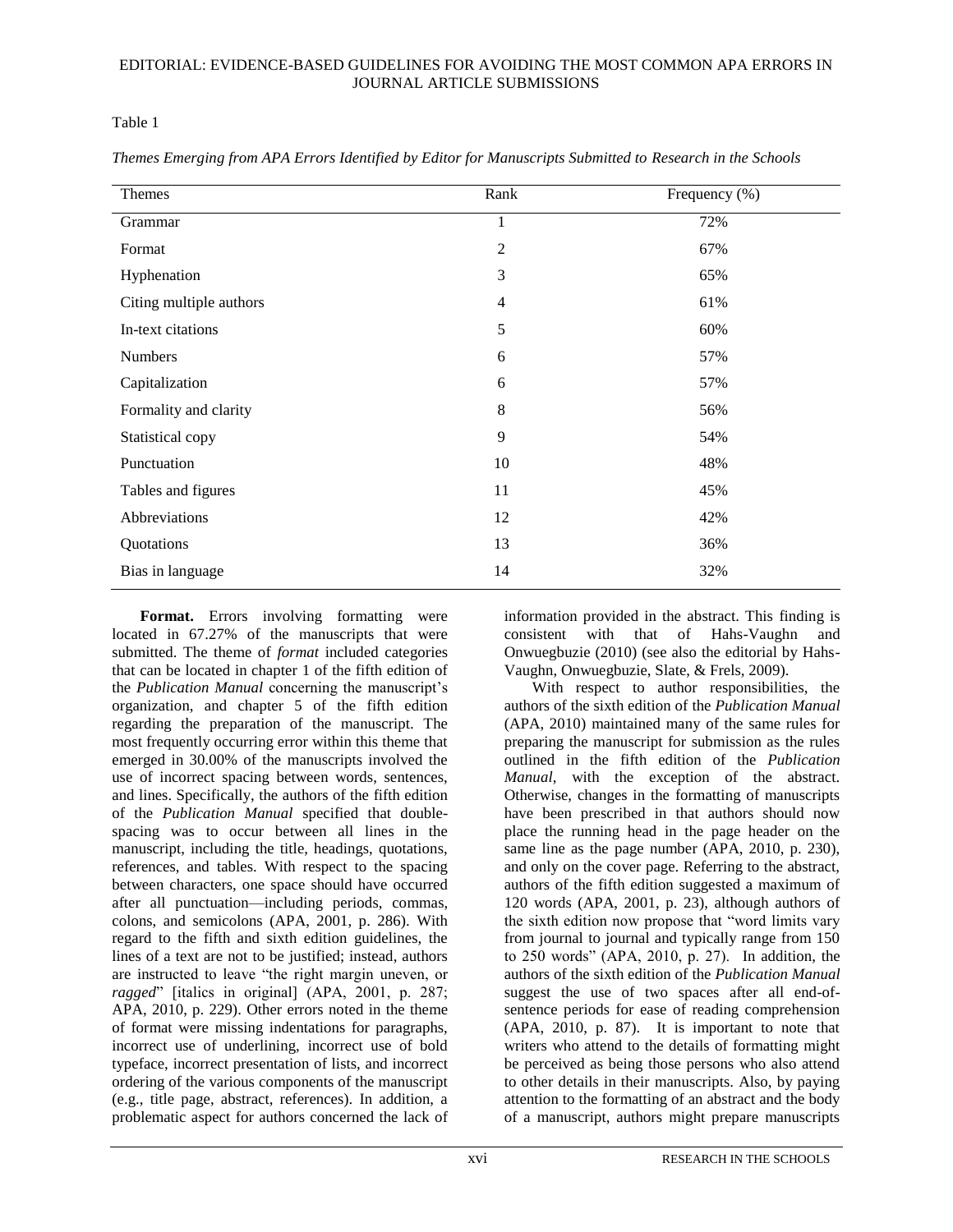that are polished in appearance and therefore increase the chances that the editors will send the manuscript to reviewers.

**Hyphenation.** Even though the hyphen represents a small character, its use appeared to cause much confusion for authors. In fact, errors in hyphenation were documented in 65.45% of the manuscripts reviewed by Combs et al. (2010). Instructions regarding hyphenation were contained in the Spelling section of the fifth and sixth editions of the *Publication Manual*. Admittedly, the authors of the fifth edition of the *Publication Manual* noted that ―choosing the proper form [hyphenated or not hyphenated] is sometimes frustrating" (APA, 2001, p. 89). Authors of manuscripts were instructed initially to consult a dictionary. Then, if the word could not be located, instructions were provided in Table 3.1 of the *Publication Manual* (see APA, 2001, p. 91). According to authors of the sixth edition and as with the guidelines of the fifth edition of the *Publication Manual*, "APA follows *Webster's Collegiate* in most cases" (APA, 2010, p. 97), and authors are referred to the general principle in Table 4.1 (p. 98) when a compound is not in the dictionary.

With respect to the most common hyphenation errors reported by Combs et al. (2010), the following errors were prominent: (a) not hyphenating a compound with a participle when it was preceding the term it modified (e.g., role-playing technique), (b) not hyphenating an adjective-and-noun compound when it preceded the term it modifies (e.g., middleclass families), (c) using a hyphen with a compound including an adverb that ended in *ly* (e.g., widely used practice), and (d) not hyphenating a compound with a number as the first element when the compound preceded the term it modified (e.g., 12thgrade students). Another common error involved the incorrect placement of a hyphen with regard to common fractions used as nouns. For example, in both editions, in the phrase *one third of the principals*, the compound words *one third* would not be hyphenated. Authors also should be aware that spell check functions in word processing software might indicate mistakenly that a hyphen is needed.

**Citing multiple authors.** The next most frequent error present in the manuscripts reviewed by Combs et al. (2010) involved the use of citations regarding more than one author used in the text of the paper. Such errors were located in 60.91% of the manuscripts. In their analysis, Combs et al. noted instances wherein (a) all authors' names were cited each time their work was cited and (b) a work was abbreviated each time it was cited (including the first time) by using *et al*. after the first author's name. Several other errors were noted in the formatting of *et al.*, such as commas and periods being misplaced. Further, in listing a work with three or more authors, a comma should have separated the last two authors.

Within the theme of citing multiple authors, the most problematic convention was the use of *et al*. Specifically, the authors of the fifth edition of the *Publication Manual* stated that

when a work has three, four, or five authors, cite all authors the first time the reference occurs; in subsequent citations, include only the surname of the first author followed by et al. (not italicized and with a period after "al"). (APA, 2001, p. 208)

However, it was possible that the fifth edition of the *Publication Manual* contributed to the problems that authors experienced when citing multiple authors because, as noted by Daniel and Onwuegbuzie (2007), the fifth edition of the *Publication Manual* contained a glaring inconsistency:

APA contains a gross contradiction that, to date, no one seems to have noticed. Specifically, on page 209, the *Publication Manual* states that ―When a work has six or more authors, cite only the surname of the first author followed by *et al.*  (not italicized and with a period after ‗al') and the year for the first and subsequent citations" [italics in original]. Yet, several pages later, on page 241, it is stated that "After the sixth" author's name and initial, use *et al.* to indicate the remaining authors of the article" [italics in original]. Clearly, "six or more" (p. 209) is not the same as "After the sixth." Thus, this inconsistency needs to be resolved in future editions of the *Publication Manual*. (p. viii)

Authors of the sixth edition of the *Publication Manual* make clearer the rules for crediting sources, especially with respect to one work by six or more authors, repeated citations, and publisher location. In the sixth edition, when citing the initial citation, authors should cite only the first author followed by *et al.* when a work has six or more authors. In addition, for all references within a paragraph and after the initial citation, the year may only be omitted from citations included in the narrative; however, the year may not be omitted from parenthetical citations (APA, 2010, p. 174). Authors of the sixth edition present the following example: "Kisangau et al. found [Omit year from subsequent citations after first nonparenthetical citation within a paragraph. Include the year in subsequent citations if first citation within a paragraph is parenthetical.]"  $(p. 175)$ . Regarding works with more than seven authors, references should include the first six authors followed by three ellipses and the final author's name. Importantly for authors, it appears that learning the conventions of citing multiple authors within a manuscript would be time well spent.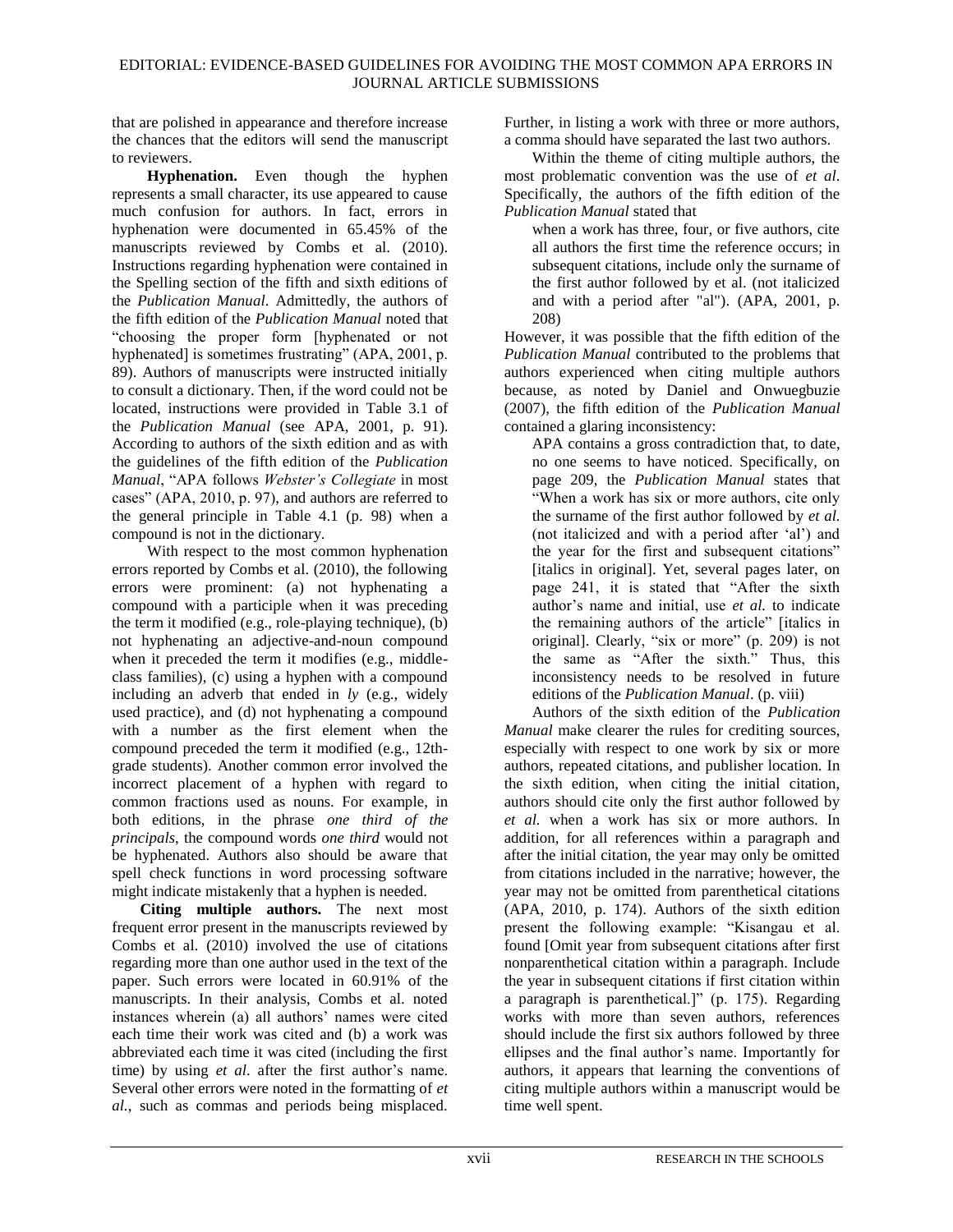**In-text citations.** Similar to the previous theme, the theme of in-text citations emerged as a common error in 60.00% of the manuscripts. The most common error coded in this theme was the incorrect use of *and* and *&* when citing authors in the text of a document, which was identified in approximately one third (33.64%) of the manuscripts. Another common error located in 26.36% of the manuscripts involved the incorrect ordering of multiple works within a parenthetical citation. In both editions, when multiple citations are used to provide evidence to an assertion, the multiple references should be placed in alphabetical order. However, inexperienced academic writers might confuse the placement of multiple citations with the placement of individual authors' names within a single citation. Thus, a distinction referring to the order of authors within a single citation and alphabetical arrangement of multiple citations listed in parentheses should have been highlighted for writers. Other errors coded in this theme included the incorrect placement of the year and the incorrect use of authors' initials in citations appearing in the text. Logically, authors of the sixth edition of the *Publication Manual* maintained the same style rules for the use of *and* and *&* and the order of authors within a single citation and the alphabetical arrangement of multiple citations (APA, 2010, p. 175). Hence, academic writers would be wise to understand and to master the standard conventions for citations.

**Numbers***.* Errors made with respect to numbers was the sixth most frequently occurring APA violation; such errors were documented in 57.27% of the manuscripts. Interestingly, nine pages in the fifth edition of the *Publication Manual* were devoted to the use of numbers. However, more pages were used to explain exceptions regarding the use of numbers rather than the few rules that apply to the use of numbers. The first two rules specified that authors should "use figures to express all numbers 10 and above" and should use figures with "all numbers below 10 that are grouped for comparison with numbers 10 and above" (APA, 2001, p. 123). The exceptions were presented after these two rules. Some exceptions listed were the use of numbers when representing: (a) percentages, (b) ratios, (c) time, (d) ages, (e) the number of participants, and (f) scores on a scale. Another error that authors committed when using numbers and common to authors whose writing referred to education is the notation of grade levels. Some examples of correct APA format of grade levels using numbers are as follows: Grade 8, eighth grade, Grade 12, 12th grade, and 12th-grade students (note that the ordinal number is not a superscript font and the hyphen is used in the last example because *12th grade* describes the noun *students*).

With regard to the use of numbers in text, one addition and two sets of deletions are presented in the sixth edition of the *Publication Manual*. With the exception of discussing *approximations* of days and months (e.g., "about *ten* days") authors should express in numerals: (a) numbers 10 and above; (b) numbers in the abstract of a paper or in a graph; (c) numbers that represent statistical or mathematical functions; (d) numbers that represent time, dates, ages, scores, and points of a scale; and (e) numbers that denote a specific place in a series. In addition, authors may combine numerals and words to express back-to-back modifiers (APA, 2010, p. 112) and write for example, that *researchers conducted six trials in 12 days*—because *"*a combination of numerals and words in these situations increases the clarity and readability of the construction" (APA, 2010, p. 113). Due to the fact that numbers are present in almost each circumstance of academic writing, it would be worthwhile for authors to learn conventions for using numbers.

**Capitalization.** Similar to number errors, capitalization errors were revealed in 57.27% of the manuscripts. The presentation of titles and headers accounted for capitalization errors in 50.00% of the manuscripts. Specifically, authors of the *Publication Manual* stated that "major words in titles" and all words with four letters or more should be capitalized (APA, 2001, p. 95; APA, 2010, p. 101). If conjunctions, articles, or short prepositions contained less than four letters, then these words should not have been capitalized. In addition, words following a hyphen or a colon within a title should be capitalized. For both editions, Levels 1, 2, and 3 headings follow the same rules for capitalizing titles applied to these headings. According to the authors of the fifth edition, it was rare that all five levels of headings would be used; rather, most articles contained only three levels of headings: Level 1, Level 3, and Level 4. Similar to the fifth edition, in the sixth edition of the *Publication Manual*, five levels of headings are presented, and authors are directed to use each level in a "top-down progression" (APA, 2010, p. 62). Unlike the fifth edition, the first four levels of headings require the use of boldface text and might delineate sections more clearly for readers. Important for academic writers, the introduction section to a manuscript does not carry a heading that labels it as the introduction, and headings should not be labeled with numbers or letters (APA, 2010, p. 63). Due to the fact that headings are bold in typeface, authors would be wise to follow meticulously the guidelines for headings to convey better attention to details.

**Formality and clarity.** Of the manuscripts reviewed, 56.36% contained errors related to the theme of formality and clarity. This theme, which encompasses errors contained in chapter 2 of the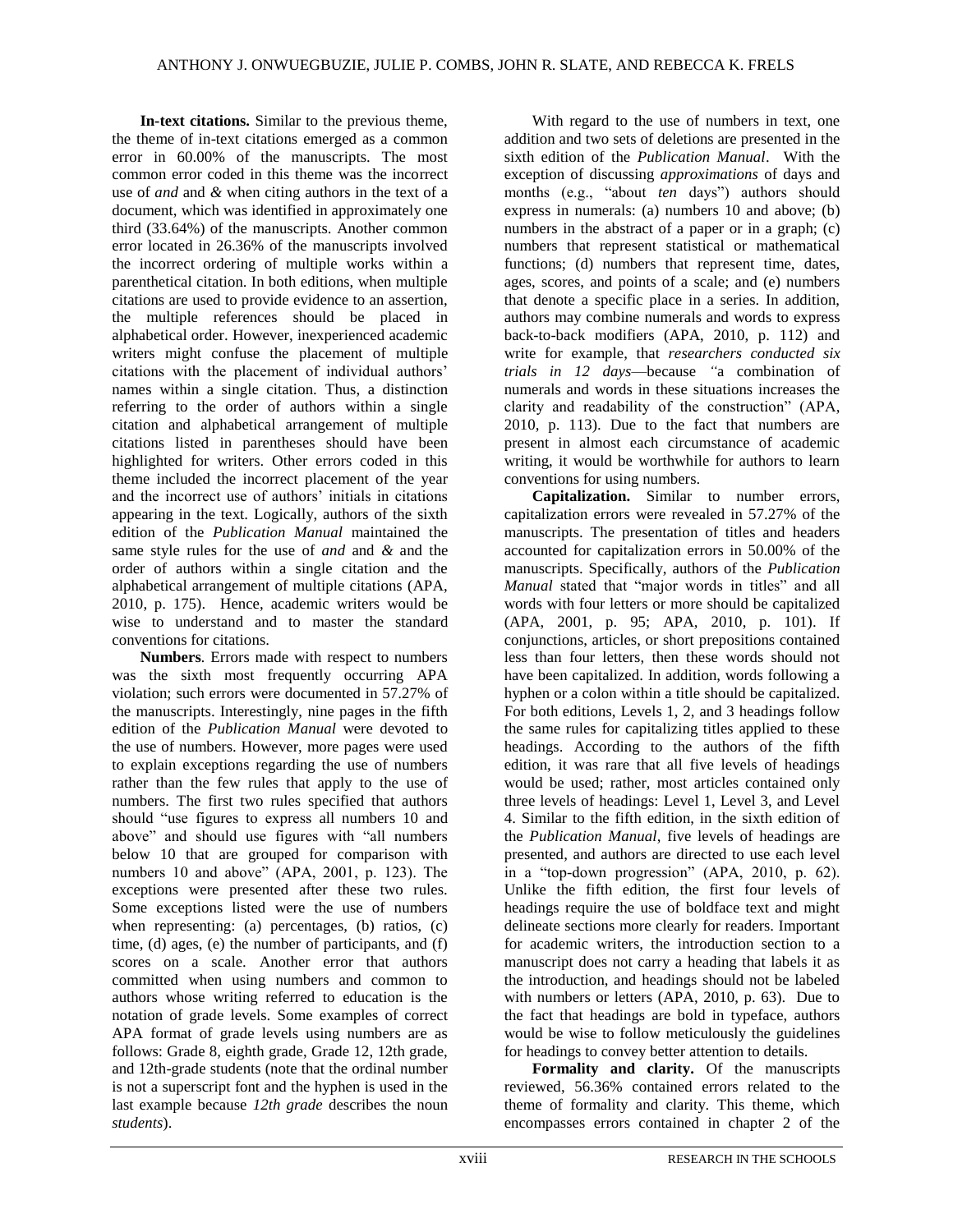*Publication Manual*, refers to errors relating to smoothness of expression, economy of expression, word choice, colloquial expressions, and attributions. The errors coded with highest frequency with respect to this theme were the misuse of verb tense and attributions. In 32.27% of the manuscripts, authors misused verb tenses as follows: (a) abrupt shifts in tense within the same paragraph, (b) not using past tense verbs to describe the results of the study or to report previous findings, and (c) not using present tense verbs in the discussions and conclusions. In addition to verb tense, three specific errors of attribution were outlined in both the fifth and the sixth editions of the *Publication Manual*: "use of the third person, anthropomorphism, and use of the editorial *we*" (APA, 2001, p. 37; APA, 2010, pp. 69-70). Anthropomorphisms, which represent the attributions of human characteristics to inanimate sources, were identified in 27.27% of the manuscripts. Some examples of anthropomorphisms are *schools learned their lessons* and *programs created new roles*. Chapter 3 of the sixth edition of the *Publication Manual* (pp. 61-86), like chapter 2 of the fifth edition, is dedicated to writing clearly and concisely. Consequently, sections outlining formality and clarity with respect to smoothness of expression, economy of expression, word choice, colloquial expressions, and attributions have not changed from the fifth edition to the sixth edition of the *Publication Manual*. As a result, errors delineated by Combs et al. (2010) in this theme are important to writers to note in order to avoid anthropomorphisms and to express ideas in a more concise and clear manner.

**Statistical copy.** Errors were observed in 53.64% of the manuscripts, and these errors were categorized as statistical copy errors. The authors of the fifth edition of the *Publication Manual* devoted 10 pages to this topic. The most common error described in this theme and present in 30.90% of the manuscripts involved the incorrect formatting of statistical symbols. Statistical symbols are to be presented using an italic typeface. For example, "a lowercase italicized *n* is used to designate the number of members in a limited portion of the total sample (e.g.,  $n = 30$ )" (APA, 2001, p. 139). Moreover, a space is inserted between the *n* and the equal sign, and between the equal sign and the numeral. The number of decimals used, in general, should be rounded to "two decimal places" (APA, 2001, p. 129), and a comma is used between groups of three digits of 1,000 or higher, with a few exceptions. Another common error made by authors was the exclusion of the percent (%) symbol when reporting percentages. Indeed, authors should have used "the symbol for percent only when it is preceded by a numeral" (APA, 2001, p. 140). Likewise, authors of the sixth edition of the *Publication Manual* dedicate a

section  $(4.35)$  to decimal fractions and state that "as a rule, when properly scaled, most data can be effectively presented with two decimal digits of accuracy" ( $APA$ ,  $2010$ , p. 114) and note that authors should "use a zero before the decimal point with numbers that are less than 1 when the statistic can exceed 1" (APA, 2010, p. 113). The section on spacing, alignment, and punctuation in the sixth edition is similar to that in the fifth edition. Because many empirical reports contain descriptions using numbers (e.g., participants, demographics, frequencies), authors should note the conventions adopted in the sixth edition of the *Publication Manual* (pp. 111-124) and apply the style rules when presenting research reports.

**Punctuation.** Almost one half of the manuscripts (48.18%) contained punctuation errors. The theme of punctuation included inappropriate commas, semicolons, colons, and dashes. The placement of commas represented the majority of errors present in this theme. In fact, 40.00% of the manuscripts had errors of comma placement in a series of three or more items. In many cases, the comma was not included between the *and* or *or* and the last element in a series. Another common error in this theme was coded as a dash error. A dash specifically, an em dash—is used to set off an element in a sentence or to show a "sudden" interruption in the continuity of a sentence" (APA, 2001, p. 81). In some cases, authors used a single hyphen (i.e., en dash) instead of two hyphens or an em dash. Specifically, authors of the sixth edition of the *Publication Manual* delineate between the use of a dash (see section 4.06, p. 90) and the use of hyphenation (see section  $4.13$ , p. 97). With respect to the hyphen, authors should note that: (a) a hyphen requires no space before or after (e.g., school-tohome); (b) an em dash is longer than a hyphen and is used to set off an element added to amplify or to digress from the main clause (see example above); (c) an en dash is longer and thinner than a hyphen, yet shorter than an em dash and is used between words of equal weight (e.g., Houston−London flight); and (d) a minus sign is halfway between an en dash and a hyphen, but is thicker and slightly higher and should have a space before and after (e.g., a - b). Although numerous punctuation guidelines are present, authors could eliminate many common punctuation errors by adhering to the rules specifically pertaining to the use of commas in a series between elements (APA, 2010, p. 88) to increase the ease of reading for editors and reviewers.

**Tables and figures.** Although the use of tables and figures can assist authors in presenting results in a clear and concise manner, 45.45% of the manuscripts contained errors that were related to the preparation of tables and figures. The authors of the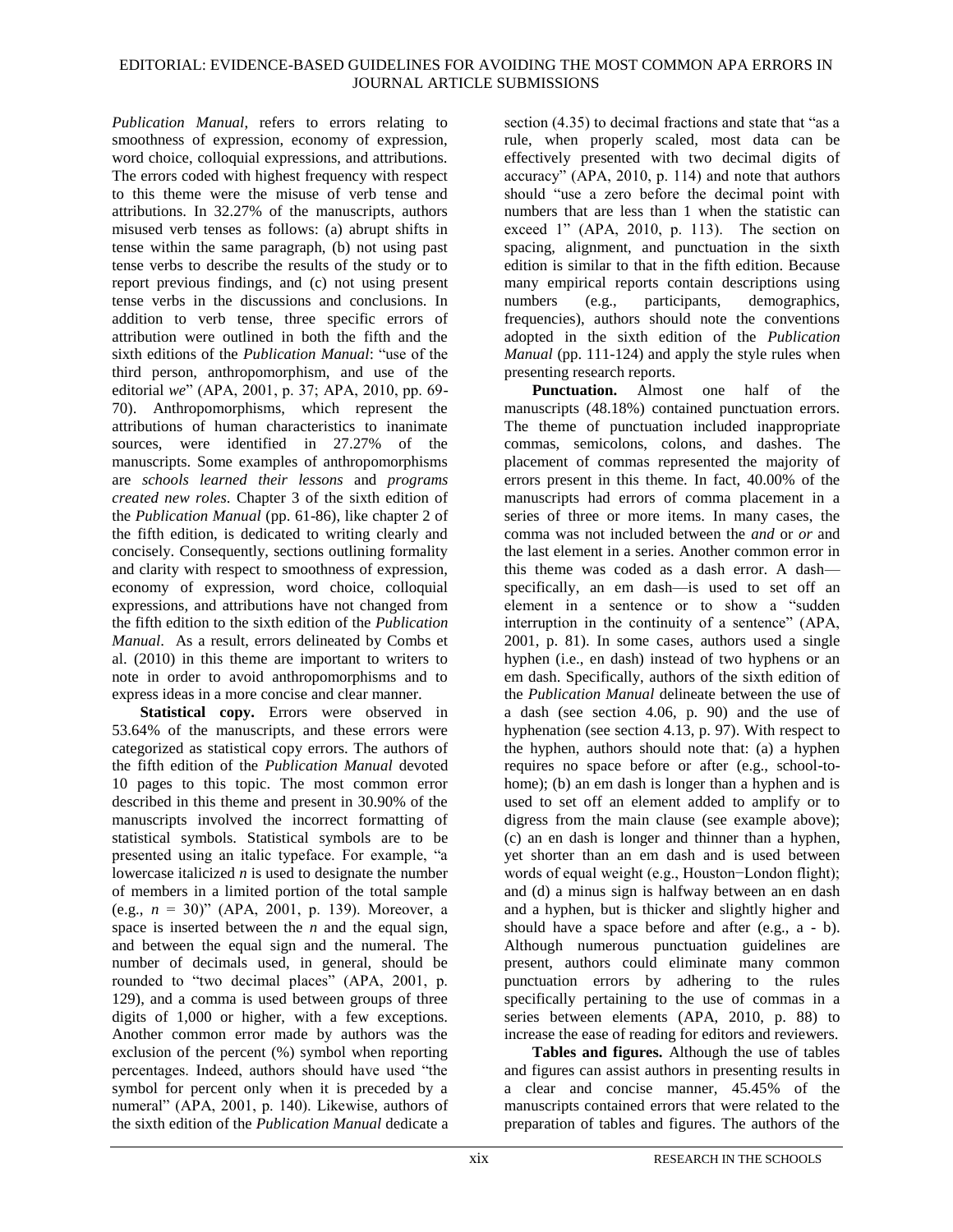fifth edition of the *Publication Manual* stipulated that tables should be used to "supplement the text" (APA,  $2001$ , p. 21). If the author were to discuss "every item of the table in text, the table is unnecessary" (APA, 2001, p. 154). Authors of the sixth edition provided an identical statement (APA, 2010, p. 130). Many errors in this category were related to the formatting used. Unfortunately, the default settings for creating a table in Microsoft Word include both vertical and horizontal lines, which ultimately must be reformatted. In addition, Combs et al. noted common errors in the presentation of titles prepared for tables and figures (cf. Daniel & Onwuegbuzie, 2007). The authors of the fifth edition of the *Publication Manual*  specified that tables were to be double-spaced and were to adhere to other formatting guidelines. However, and in contrast to the recommendations of spacing in the fifth edition of the *Publication Manual*, the sixth edition authors offer flexibility in the spacing of text in tables in that "tables may be submitted either single- or double-spaced" to reflect a consideration of the readability (APA, 2010, p. 141). Finally, tables and figures are to be placed after the reference list instead of within the text of the document, and each table and figure should appear on a separate page. Similarly, authors of the sixth edition of the *Publication Manual* established that due to technological developments, much more flexibility is afforded for the displaying of results than in the fifth edition. As such, these authors dedicated chapter 5 (pp. 125-167) solely to guidelines for tables and figures. Basic components of a table are illustrated for authors (APA, 2010, p. 129), and basic components of a figure are summarized through a checklist (p. 167).

**Abbreviations.** Errors related to abbreviations were detected in 41.82% of the manuscripts. Authors should limit the use of abbreviations in their writings because an overuse could impede clear communication. In fact, authors of both the fifth and sixth editions of the *Publication Manual* suggested that if an abbreviation is used fewer than four times in a long paper, it should be spelled out each time. Additionally, if abbreviations are used, authors should spell out abbreviations the first time used and include the abbreviations in parentheses. Typically, abbreviations that are acronyms do not require the use of periods. Moreover, abbreviations should not be used to begin a sentence. One common abbreviation error is made by writers who refer to the *United States*. When used as a noun, *United States* should be spelled out. In contrast, when used as an adjective, an abbreviation, such as *U.S. schools*, can be used. Further, when deciding whether to use abbreviations, authors should consider their audiences and "use only those abbreviations that will help you communicate with your readers" (APA, 2001, p. 104). Similarly, in the sixth edition, authors affirm writers to "consider whether the space saved by abbreviations" justifies the time needed to master their meanings (APA, 2010, p. 106).

**Quotations.** Academic authors sometimes use other writers' and researchers' exact words. To avoid plagiarism, quotation marks should be used to indicate the exact words of others. In addition, authors of the fifth and sixth editions of the *Publication Manual* specified that a source and location of the material were required (e.g., page number, paragraph number). Combs et al. (2010) observed that 36.36% of the manuscripts in their sample contained errors related to direct quotations. The most frequent error occurred when authors failed to provide an exact location of the quoted materials. That is, a page number was not included. Although not stated directly in either the fifth or the sixth edition of the *Publication Manual*, in keeping with the principle of economy of expression, the use of direct quotations should be limited to those instances when another's exact words are more precise and clearer than could be expressed in a paraphrase. When using direct quotations, authors should adhere to the several specific formatting rules provided in the sixth edition of the *Publication Manual* (APA, 2010, pp. 170-171).

**Bias in language.** With respect to the principle of fairness, the fifth edition of the *Publication Manual* specified that writers should "avoid perpetuating demeaning attitudes and biased assumptions" (APA, 2001, p. 61). Combs et al. (2010) noted that 31.82% of the submissions contained errors related to labels used by authors to describe people. For example, the term *participants* should have been used instead of *subjects* when describing individuals in a study. Authors of the fifth edition of the *Publication Manual* noted that these terms used to refer to racial or ethnic groups of individuals "change often" (APA, 2001, p. 67), and writers "are encouraged to ask their participants about preferred designations and are expected to avoid terms perceived as negative" (APA, 2001, p. 68). Moreover, authors should remember that racial and ethnic groups are proper nouns and thus should be capitalized (e.g., Black, White, Hispanic). In reference to gender, authors should strive to minimize the use of pronouns such as *he* and *she*, and avoid the substitution of *he/she*, which is "awkward and distracting" (APA, 2001, p. 67; APA 2010, p. 80). When describing people and their age groups, *boys* and *girls* are used to reference individuals who are younger than 18. For adults, the terms *men* and *women* should be used instead of *males* and *females*. Finally, authors should note the guidelines for referring to individuals with disabilities, adhering to the principle of putting "people first, not their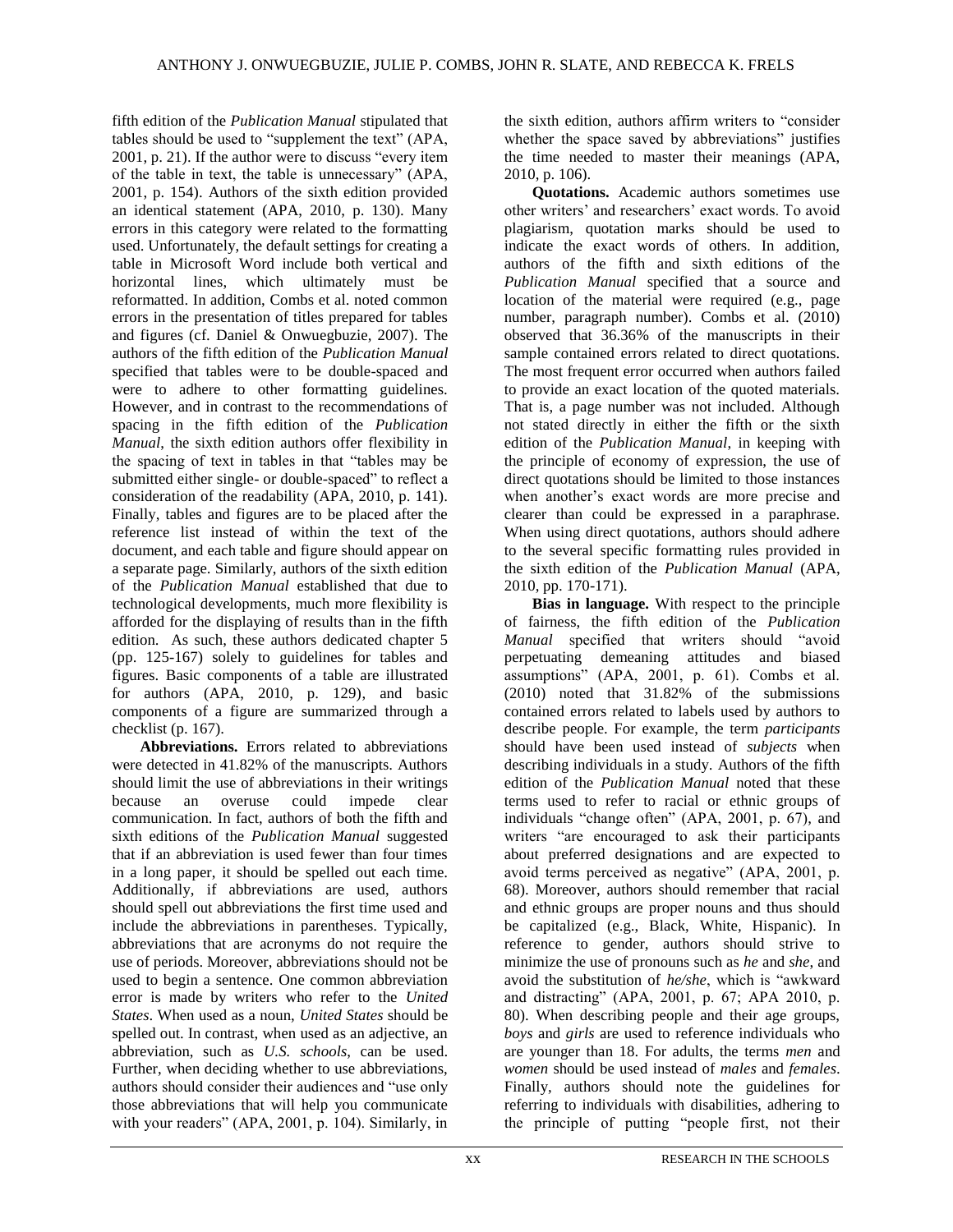disability" (APA, 2001, p. 75) and of putting  $\degree$  the person first, followed by a descriptive phrase" (APA, 2010, p. 72). To emphasize this point, authors of the sixth edition of the *Publication Manual* present three general guidelines for reducing bias as follows: (a) describe specifically (e.g., gender is cultural whereas sex is biological) and precisely (i.e., avoiding recognizing differences when not relevant); (b) be specific to labels and avoid broad categorizations (e.g., the elderly, the depressives); and (c) acknowledge participation consistent with the traditions of the field in which the researcher is working (e.g., reinstating the use of the terms *subjects* and *sample*; APA, 2010, pp. 71-73).

### **Stage 3**

**Exploratory factor analysis.** Combs et al. (2010) used the inter-respondent matrix—after converting it to a matrix of tetrachoric correlation coefficients—to conduct a maximum likelihood exploratory factor analysis that examined the underlying structure of the 14 themes. These factors yielded what Onwuegbuzie (2003) referred to as "meta-themes" (p. 398) such that each meta-theme contained one or more of the APA error themes. Combs et al. used an oblique rotation (i.e., promax) because they expected the correlations among the themes to be non-trivial. Using the eigenvaluegreater-than-one rule (Kaiser, 1958) and *scree* test (Cattell, 1966; Zwick & Velicer, 1986), Combs et al. retained three factors (i.e., meta-themes). These authors presented the pattern coefficients and structure coefficients pertaining to each of these 14 themes across the three factors. However, we will not present them in this article because both sets of matrices revealed associated coefficients with very similar magnitudes. For example, for the abbreviations error theme, for Factor 3, the pattern coefficient was .55 and the structure coefficient was .54. Using a cutoff of .3 (Lambert & Durand, 1975) as an acceptable minimum value for pattern/structure coefficients, the following five APA error themes had pattern/structure coefficients with large effect sizes on Factor 1: formality and clarity, hyphenation, numbers, grammar, and statistical copy; the following five APA error themes had pattern/structure coefficients with large effect sizes on Factor 2: format, tables and figures, in-text citations, capitalization, and quotations; and the following four APA error themes had pattern/structure coefficients with large effect sizes on Factor 3: bias in language, abbreviations, punctuation, and citing multiple authors. Factor 1, Factor 2, and Factor 3 explained 21.1%, 10.8%, and 8.9% of the variance, respectively. Thus, these three

factors combined explained 40.8% of the total variance, which is consistent with that typically explained in factor solutions (Henson, Capraro, & Capraro, 2004; Henson & Roberts, 2006). Combs et al. labeled Factor 1 as the *inappropriate writing of words and figures* meta-theme; Factor 2 as the *inappropriate structuring of text, displaying of results, and crediting of sources* meta-theme*;* and Factor 3 as the *inappropriate presenting of mechanics and labels* meta-theme. These metathemes are informative because they indicate which error themes tend to occur together within the same manuscript. For example, Factor 1 indicates that manuscripts that contain errors associated with formality and clarity also tend to contain errors associated with hyphenation, numbers, grammar, and statistical copy.

**Latent class analysis.** Combs et al. (2010) conducted a latent class analysis to obtain the smallest number of clusters that accounts for all the associations among the variables, in this case, among the error themes. The assumption behind latent class analysis is that a certain number of distinct APA error themes exists, and that manuscripts can be grouped into a small number of distinct clusters known as latent classes based on their profiles of APA errors, with each manuscript belonging to only one cluster. Combs et al. focused on the nine APA error themes with effect sizes (i.e., frequency rate) greater than .5.

The latent class analysis on the nine most common APA error themes suggested that the optimal number of clusters was four. Figure 2 displays these four distinct groups of manuscripts. For example, it can be seen from Figure 2 that Cluster 1 is relatively high with respect to all nine APA error themes, with all effect sizes being greater than .6. This group clearly represents the manuscripts that consistently have the most errors. Thus, Cluster 1 (comprising 39.3% of manuscripts) could be labeled as *high APA error manuscripts*. Cluster 2 (comprising 31.5% of manuscripts) can be labeled as *persistent moderate APA error manuscripts*. Cluster 3 (comprising 21.0% of manuscripts) can be called *mostly high but fluctuating APA error manuscripts*. Finally, Cluster 4 (comprising 8.2% of manuscripts) can be labeled as the *fluctuating APA error manuscripts*. Combs et al. (2010) noted that the four clusters differed with respect to some of the variables. A particularly useful aspect of this latent class analysis is that it allows instructors and learners to focus on specific APA error themes depending on the profile of the author(s) (e.g., number of authors) and/or manuscript (length of manuscript).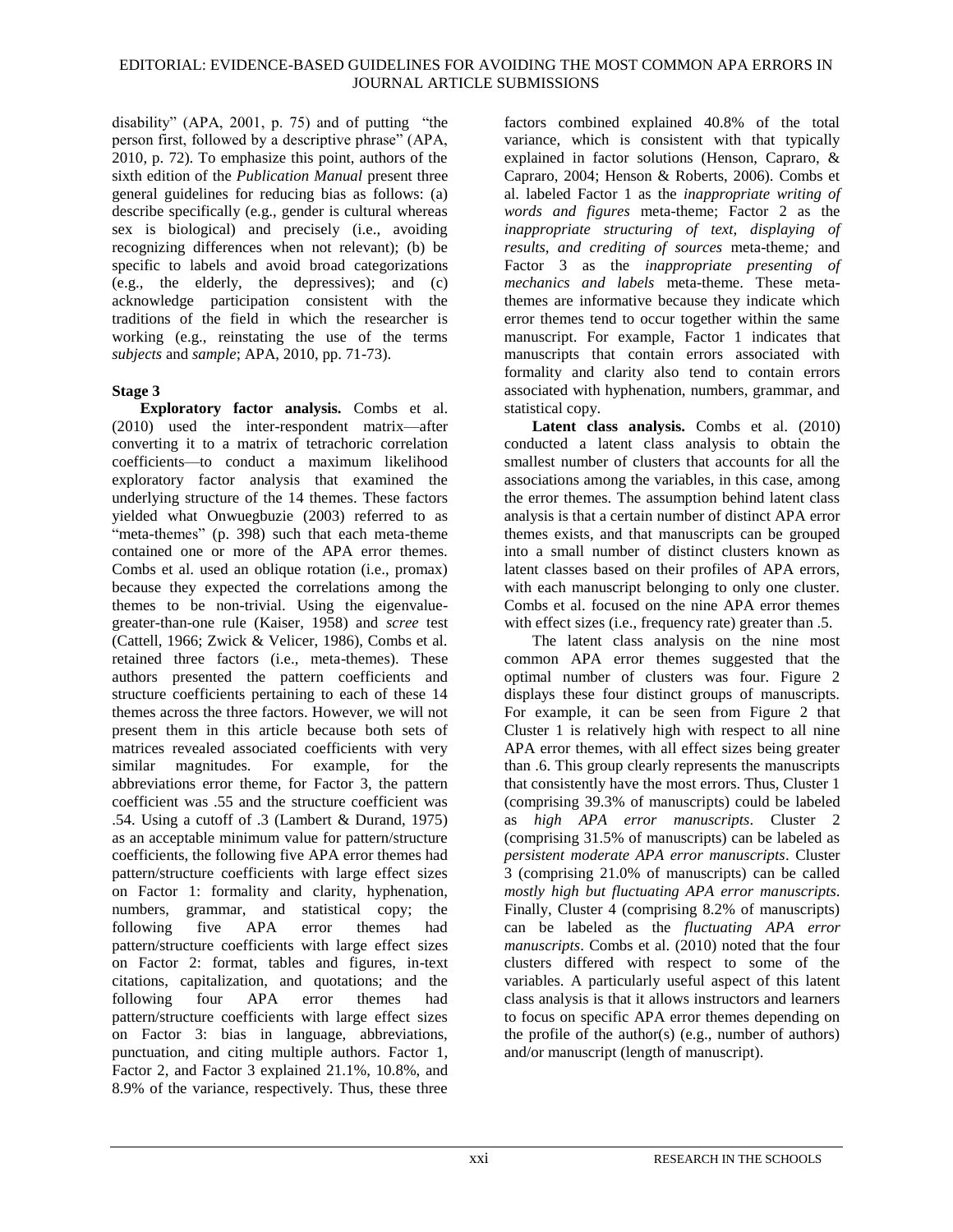

 *Figure 2*. Profiles of most common APA error themes.

#### **Stage 4**

*Relationship of emergent themes to manuscript disposition*. Once the themes had been quantitized, Combs et al. (2010) conducted two sets of canonical discriminant analyses to determine which of the 14 themes best predicted the disposition of manuscripts (i.e., the editor's decision on manuscripts). For the first canonical discriminant analysis, Combs et al. sought to determine which of the 14 themes predicted whether the editor's decision for a manuscript was reject, revise and resubmit, or accept (i.e., manuscript

disposition). This analysis revealed two statistically significant canonical functions. The first canonical function  $(R_c = .48; X^2[28] = 47.47, p < .05)$  had a large squared canonical correlation coefficient of 23.14%, and indicated that the following six variables played an important role in predicting the editor's decision: *tables and figures* (standardized canonical discriminant coefficient  $= .70$ , structure coefficient  $=$ .69), *grammar* (standardized canonical discriminant coefficient = .34, structure coefficient = .30), *abbreviations* (standardized canonical discriminant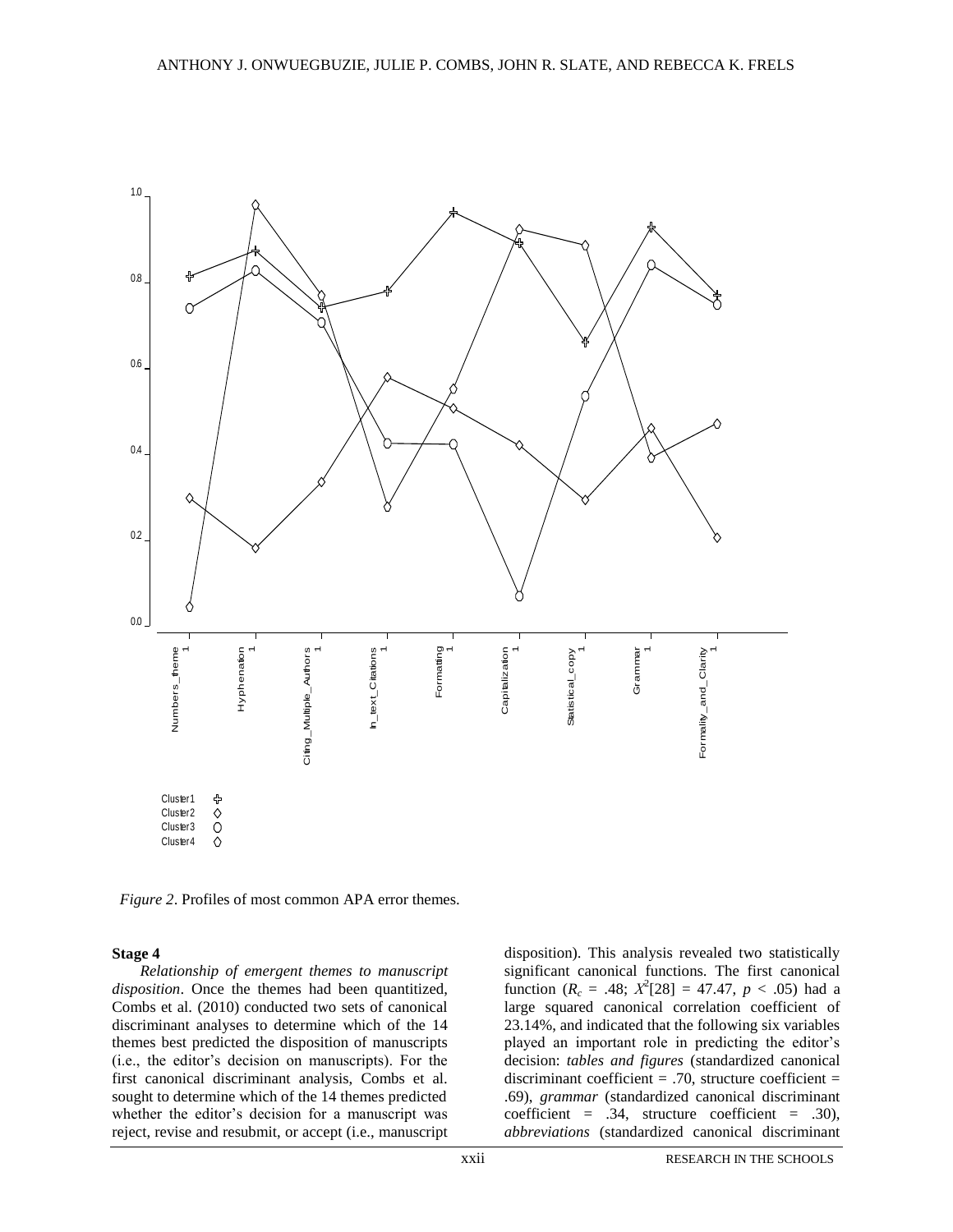coefficient = .34, structure coefficient = .35), *citing multiple authors* (standardized canonical discriminant coefficient = .30, structure coefficient = .33), *formatting* (standardized canonical discriminant coefficient =  $.21$ , structure coefficient =  $.47$ ), and *statistical copy* (standardized canonical discriminant coefficient =  $.17$ , structure coefficient =  $.30$ ). The second canonical function  $(R_c = .45; X^2[13] = 22.08,$ *p* < .05) also had a large squared canonical correlation coefficient of 20.43%, and indicated that the following six variables played an important role in predicting the editor's decision: *formatting*  $(\text{standardized canonical discriminant coefficient} =$ .60, structure coefficient = .40), *capitalization* (standardized canonical discriminant coefficient = -.57, structure coefficient = -.21), *citing multiple authors* (standardized canonical discriminant coefficient =  $-.49$ , structure coefficient =  $-.40$ ), *abbreviations* (standardized canonical discriminant coefficient =  $-.41$ , structure coefficient =  $-.33$ ), *grammar* (standardized canonical discriminant coefficient = .33, structure coefficient = .11), and *formality and clarity* (standardized canonical discriminant coefficient  $= .30$ , structure coefficient  $=$ .25).

For the second canonical discriminant analysis, Combs et al. (2010) sought to determine which of the 14 themes predicted whether the editor's decision for a manuscript was reject versus non-reject (i.e., revise and resubmit or accept). This analysis revealed a statistically significant canonical function  $(R<sub>c</sub> = .48;$  $X^2[14] = 24.84$ ,  $p < .05$ ) with a large effect size (squared canonical correlation  $= 22.56\%$ ), which indicated that the following four variables played an important role in predicting the editor's decision: *tables and figures* (standardized canonical discriminant coefficient  $= .69$ , structure coefficient  $=$ .74), *grammar* (standardized canonical discriminant coefficient =  $.45$ , structure coefficient =  $.32$ ), *formatting* (standardized canonical discriminant coefficient = .45, structure coefficient = .59), and *statistical copy* (standardized canonical discriminant coefficient =  $.24$ , structure coefficient =  $.32$ ).

In summary, across the two canonical discriminant analyses, the following six APA error themes did not appear to play an important role in this prediction: numbers, hyphenation, in-text citations, bias in language, quotations, and punctuation. However, the following eight error themes played an important role in predicting the manuscript's disposition: tables and figures, grammar, abbreviations, citing multiple authors, formatting, statistical copy, capitalization, and formality and clarity. Of these variables, the three most important predictors of manuscript disposition were tables and figures (odds ratio  $= 4.68$ ; 95% confidence interval  $\text{[CI]} = 1.96, 11.14$ , grammar

(odds ratio = 2.43;  $95\%$  CI = 1.03, 5.71), and formatting (odds ratio =  $3.57:95\%$  CI =  $1.51, 8.42$ ).

**Relationship of total number of APA errors to manuscript disposition.** Combs et al. (2010) used a one-way analysis of variance (ANOVA) to determine if the total number of error codes committed by an author(s) predicted the disposition of the manuscript. The ANOVA revealed a statistically significant difference in the total number of codes among the accept ( $M = 7.69$ ,  $SD = 4.50$ ), revise and resubmit ( $M$  $= 9.62$ , *SD* = 4.85), and reject (*M* = 11.78, *SD* = 5.22) editor decisions  $(F[2, 103] = 4.45, p = .014; \eta^2 = .08)$ . A follow-up Scheffé test revealed that manuscripts that were rejected by the editor contained statistically significantly more APA errors (i.e., error codes) than did manuscripts that were accepted by the editor. Even more interestingly, a statistically significant linear trend was present  $(F[1, 103] = 8.90, p = .004;$  $\eta^2$  = .09), with the number of errors increasing monotonically as the editor decision went from accept to reject.

Further, when Combs et al. (2010) combined the revise and resubmit and accept decisions to form a non-reject decision, an independent samples *t* test revealed that manuscripts that were rejected by the editor contained statistically significantly (*t*[93.18] = 2.80,  $p = .007$  more APA errors than did manuscripts that were not rejected  $(M = 12.09, SD =$ 5.41), with a moderate effect size of Cohen's (1988)  $d = 0.55$ . Combs et al. further noted that manuscripts that contained nine or more different APA errors were 3.00 times (95% CI = 1.31, 6.87) more likely to be rejected than were manuscripts containing less than nine APA errors. Thus, manuscripts that contain numerous different APA errors—in particular, at least nine different APA errors—have a greater probability of receiving a reject decision than do manuscripts with fewer errors.

**Relationship of total number of emergent themes to manuscript disposition.** A one-way ANOVA also revealed a statistically significant difference in the total number of themes among the accept ( $M = 5.58$ ,  $SD = 3.45$ ), revise and resubmit ( $M$  $= 6.79$ , *SD* = 3.02), and reject (*M* = 8.31, *SD* = 2.83) decisions made by the editor  $(F[2, 103] = 5.74, p =$ .004;  $\eta^2$  = .10). A follow-up Scheffé test further revealed that manuscripts that were rejected by the editor contained statistically significantly more APA errors that represented one of the 14 themes than did manuscripts that were accepted by the editor. Further, a statistically significant linear trend emerged (*F*[1,  $103$ ] = 11.43,  $p = .001$ ;  $\eta^2 = .10$ ), with the number of themes increasing monotonically as the editor decision went from accept to reject.

Further, when the revise and resubmit and accept decisions were combined into a non-reject decision, an independent samples *t* test revealed that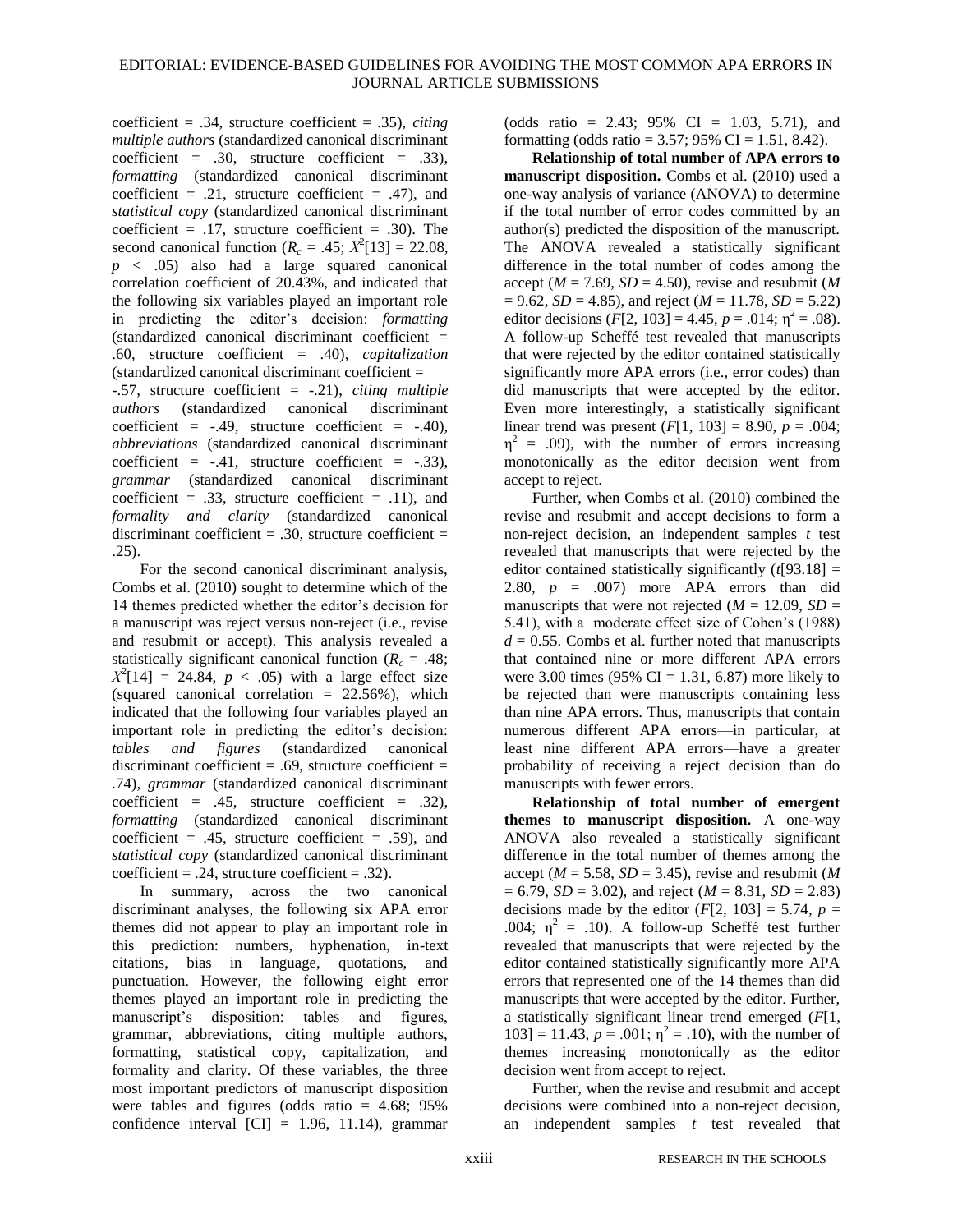manuscripts that were rejected  $(M = 8.31, SD = 2.83)$ by the editor contained statistically significantly  $(t[78.38] = 3.09, p = .003)$  more APA errors that were classified as one of the 14 themes than did manuscripts that were not rejected  $(M = 6.44, SD =$ 3.16). The effect size  $(d = 0.63)$  associated with this difference was large (Cohen, 1988). Moreover, manuscripts that contained APA errors that can be classified as falling into eight or more different themes were 3.68 times (95% CI = 1.61, 8.43) more likely to be rejected than were manuscripts that contained less than eight APA error themes. Thus, manuscripts that contain many classes (i.e., themes) of APA errors—in particular, at least eight different APA error themes—have a greater probability of receiving a reject decision.

**Relationship of emergent themes to demographics of manuscript/author(s).** Combs et al. (2010) used the inter-respondent matrix to conduct a canonical correlation analysis that examined the relationship between the 14 APA error themes and the following four demographic variables: gender of the first author, number of authors, length of the manuscript, and the size of the institution represented by the first author. The canonical analysis suggested that the first canonical function was both statistically significant ( $p \lt$  .05) and practically significant (Canonical  $R_{c1} = .70$ ). Using a cutoff correlation of .3 (Lambert & Durand, 1975), an examination of the standardized function coefficients and structure coefficients revealed that the numbers theme (standardized function coefficient  $= .45$ , structure coefficient  $= .55$ ) and the abbreviation theme (standardized function coefficient  $= .68$ , structure coefficient =  $.75$ ) made practically significant contributions to the multivariate relationship. With respect to the demographic set, the number of authors (standardized function coefficient  $= .42$ , structure coefficient  $= .58$ , the length of the manuscript (standardized function coefficient = .75, structure coefficient  $= .73$ , and the size of the institution represented by the first author (standardized function coefficient =  $-.49$ , structure coefficient =  $-.37$ ) made noteworthy contributions. Interestingly, the signs of the standardized function coefficients and structure coefficients revealed particularly that manuscripts with more authors, longer manuscripts, and manuscripts whose first author were from smaller institutions were more likely to commit APA errors associated with numbers and abbreviations than were their counterparts.

#### **Conclusions**

If only published articles are read that have undergone professional copyediting, it is easy to obtain the impression that authors, in general, do not have problems adhering to the APA style guide. However, Combs et al.'s (2010) landmark study provides compelling evidence that this assumption is extremely false. Indeed, Combs et al. documented that *all* authors who submit manuscripts to *Research in the Schools* commit APA errors. Bearing in mind the number of rules that are contained in *Publication Manuals*, this finding is not surprising. In fact, it might be argued that it is extremely difficult—if not impossible—for authors to write a manuscript that is 100% free from APA errors. However, what is surprising is how prevalent APA errors appear to be among authors who submit manuscripts to *Research in the Schools*, with more than 10 different APA errors that represent more than seven different error themes, on average, being committed per manuscript.

Although *Research in the Schools* represents only one of more than 1,100 journals that publish education research articles each year (Mosteller, Nave, & Miech, 2004), our experience as editors of other journals and editorial board members and reviewers for more than 30 journals among us suggests that APA errors are just as rampant—if not more rampant—than that noted by Combs et al. (2010). And, what is even more compelling about the rampant nature of APA errors is that the number of APA errors strongly predicts whether or not a manuscript is rejected for publication by the editor at least with respect to *Research in the Schools*. Indeed, the fact that manuscripts containing nine or more different APA errors are exactly 3 times more likely—and based on the 95% confidence interval can be as much as nearly 7 times more likely—to be rejected than are manuscripts containing less than nine APA errors suggests that approximately two thirds (i.e., 63.6%) of *Research in the Schools*  authors who commit nine or more different APA errors are at increased risk of having their manuscripts rejected. Similarly, the 50% of *Research in the Schools* authors who make eight or more different APA error themes are more than 3.5 times more likely—and based on the 95% confidence interval can be more than 8 times more likely—to have their manuscripts rejected.

We recognize that the strong relationship documented between the number of APA errors and the editor's decision does not imply a cause-andeffect relationship. That is, this relationship does not necessarily mean that having a large number of APA errors *causes* a manuscript to be rejected. However, from our experience reading hundreds of reviewer comments over the years, we have come to the conclusion that some reviewers have a very low tolerance for APA errors. In any case, a large number of APA errors is indicative of a general lack of attention to detail that prevails at one or more stages of the research process, which leads to a flawed study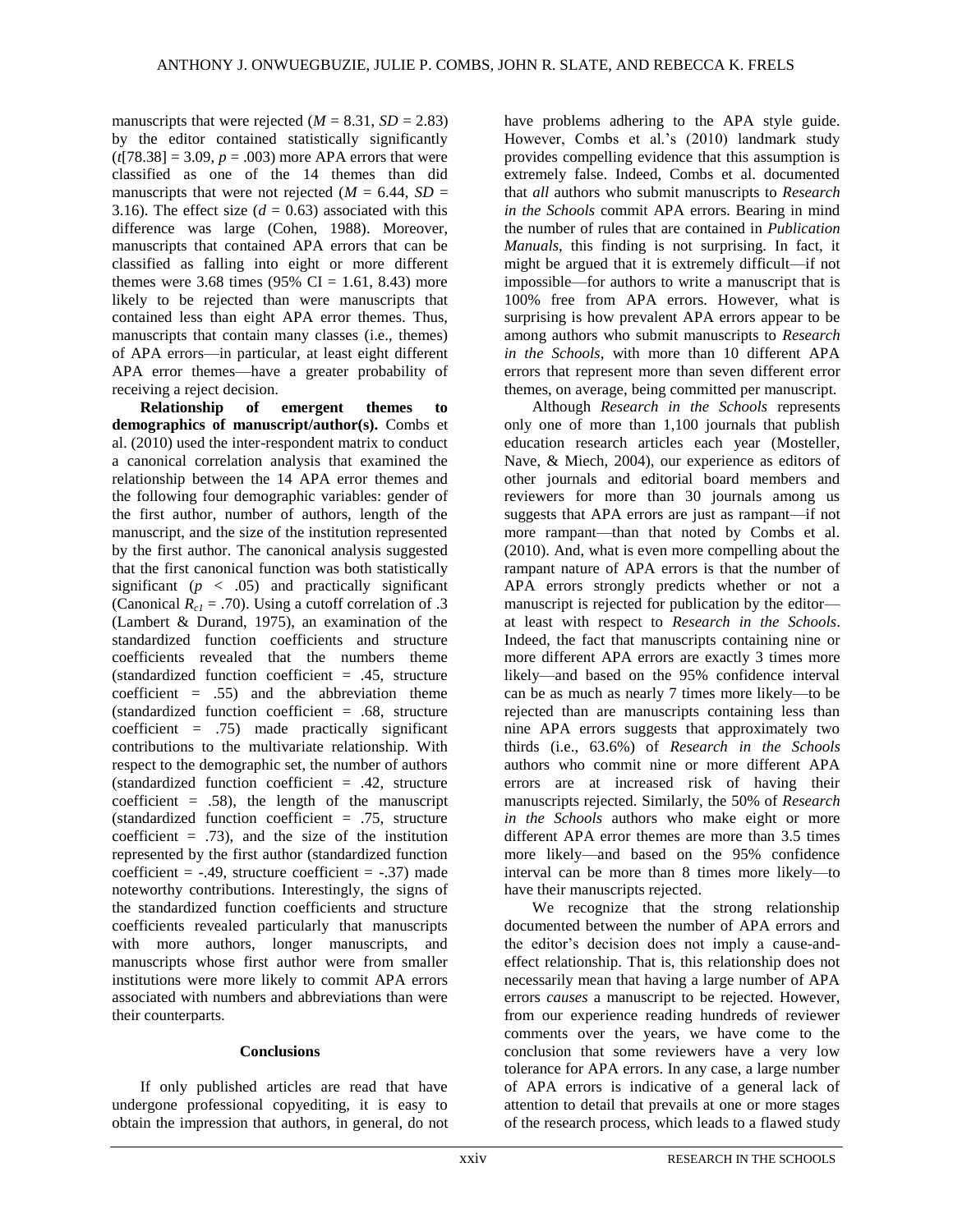and/or an incomplete or confusing manuscript—and subsequent rejection. Thus, we urge authors to strive to be as disciplined as possible when preparing their manuscripts.

In an attempt to help authors write with more discipline, in this editorial, we have used Combs et al.'s (2010) findings to provide evidence-based guidelines for avoiding APA errors. Specifically, we recommend that authors consider using Table 1 and Figure 1 as guides when preparing their manuscripts. In particular, if beginning authors are learning the APA style guide for the first time, Table 1 and Figure 1 can assist them in focusing their efforts. That is, beginning authors might benefit from focusing on the 60 most common APA errors (Figure 1) and the 14 most common APA error themes (Table 1), perhaps in order of the prevalence rate. Further, we believe that even emergent authors and experienced authors can benefit from using Table 1 and Figure 1. For example, these authors can use the list in Table 1 and Figure 1 to rule out APA stipulations and guidelines with which they are familiar and thus focus on the APA errors that they themselves are apt to commit. Indeed, after using Table 1 and Figure 1 to identify their most frequent errors, authors might find it useful to develop a personalized checklist to use when editing their works. The checklist might resemble that developed by Dunn et al. (2001) or Rewey et al.  $(2000)$ .

Similarly, we believe that Table 1 and Figure 1 would serve as useful starting points for those persons who teach APA style. It is not possible—nor is it even advisable—for instructors to cover the whole *Publication Manual* within a course—even if a significant portion of the whole course is devoted to teaching APA style. Thus, focusing on these most common errors not only provides a much more manageable amount of material for instructors to cover, but likely provides a more efficient method of teaching APA style. Further, instructors might consider using Table 1 and Figure 1 to design APA worksheets such as the one presented in Appendix A. In Appendix A, we provide an excerpt, entitled *Writing with Style*, which has been modified from Onwuegbuzie and Combs' (2009a) article in such a way that it contains numerous APA style errors that represent one of the 60 errors presented in Figure 1 and/or one of the 14 APA error themes presented in Table 1. Appendix B represents a version of the *Writing with Style* excerpt in Appendix A that includes numbered boxes above the APA style errors contained in the *Writing with Style* excerpt (Appendix A). Appendix C provides a description of fifth edition-based APA errors identified in the *Writing with Style* excerpt, and Appendix D provides a description of sixth edition-based APA errors

identified in the excerpt. Finally, Appendix E provides a corrected version of the excerpt.

Alternatively, authors could begin by focusing on the three error themes that are the best predictors of a manuscript being rejected, namely, tables and figures, grammar, and formatting. Specifically, although the theme of tables and figures, with a prevalence rate of 45%, is only the 11th most common error theme, it is the best predictor of whether a manuscript is rejected, with manuscripts containing tables and/or figures that have violations to APA style being 4.68 times more likely—and based on the 95% confidence interval can be more than 11 times more likely—to be rejected by the editor. The theme of grammar is not only the most prevalent class of error, with a prevalence rate of 72%, but manuscripts that contain errors of this type are nearly 2.5 times more likely—and based on the 95% confidence interval can be more than 5 times more likely—to be rejected.

The theme of format is not only the second most prevalent class of error, with a prevalence rate of 72%, but manuscripts that contain errors of this type are more than 3.5 times more likely—and based on the 95% confidence interval can be more than 8 times more likely—to be rejected. That these three error themes have such excellent predictive power has intuitive appeal. With respect to the first, failure to construct tables and/or figures that are clear, coherent, consistent, and, above all, accurate can affect both the readability and integrity of the manuscript, which, in turn, might increase the probability of the manuscript being rejected. Conversely, tables and figures that are well constructed make "a scientific article a more effective communication device"  $(APA, 2010, p. 126)$ , thereby rendering an article more appealing to reviewers and editors. With respect to the theme of grammar, authors of the sixth edition of the *Publication Manual* state that "Incorrect grammar and careless construction of sentences distract the reader, introduce ambiguity, and generally obstruct communication" (p. 77). Thus, violations that fall under this theme can be extremely problematic for reviewers and editors. Further, not paying close attention to formatting—which includes the manuscript's organization (i.e., structure) and content—likely would give the reviewer and editor a sense that the author is not competent, thereby increasing the likelihood of a negative recommendation/decision, not only because the manuscript is more difficult to read, but because it might give the reviewer and editor the impression that the author was not meticulous.

Not only can authors and instructors of the *Publication Manual* benefit from the information provided in this editorial, but editors also might find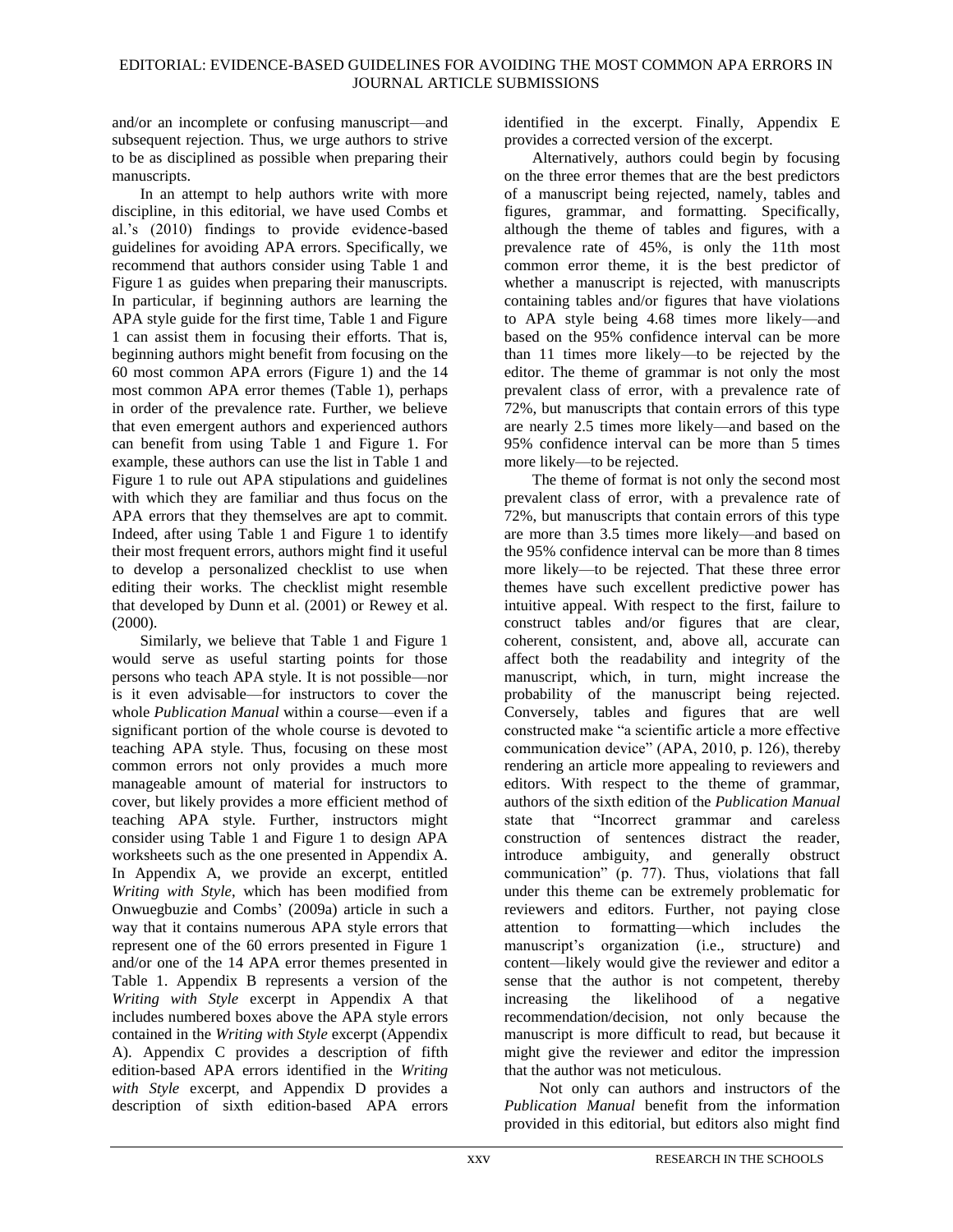this information useful. For example, editors can use the errors delineated in Table 1 and Figure 1 to develop checklists that are used by their reviewers to assess the quality of manuscripts with respect to adherence to APA style. Finally, authors of the APA *Publication Manual* might use this information to determine which rules and guidelines to emphasize in future editions. Indeed, it is unfortunate that this editorial could not have been published prior to the release of the sixth edition of the *Publication Manual*.

As we enter the new era in the history of the *Publication Manual*, namely, the sixth edition, we think it is very appropriate to evaluate the extent to which authors adhered to the fifth edition of the *Publication Manual*. Although the findings of Combs et al. (2010) apply to this fifth edition—at least for manuscripts submitted to *Research in the Schools* we believe that it is also applicable to the sixth edition because, even though the authors of the sixth edition "decided to remove from the *Publication Manual* much of the APA-specific information that is readily accessible on the web"  $(APA, 2010, p. 4)$ , the vast majority of the rules and guidelines in the fifth edition remain associated with the sixth edition (Hughes, Onwuegbuzie, Daniel, & Slate, 2010). Nevertheless, as specified in the section entitled "New and Expanded Content" (APA, 2010, pp. 5-6), the sixth edition does contain some notable changes and additions, in particular with respect to using and preparing supplemental materials for the web, presenting APA heading style, reducing bias in language, presenting historical language, providing statistical abbreviations, presenting data electronically, and presenting electronic sources (including use of the digital object identifier). Thus, it will be interesting to determine in time whether any of these new additions or revisions will lead to further errors being committed. In the meantime, we hope that the findings of Combs et al., as presented in this editorial, can play a role, however small, in helping authors avoid making APA errors in the future.

#### References

- American Psychological Association. (1994). *Publication manual of the American Psychological Association* (4th ed.). Washington, DC: Author.
- American Psychological Association. (2001). *Publication manual of the American Psychological Association* (5th ed.). Washington, DC: Author.
- American Psychological Association. (2010). *Publication manual of the American Psychological Association* (6th ed.). Washington, DC: Author.
- Ault, R. L. (1991). What goes where? An activity to teach the organization of journal articles. *Teaching of Psychology, 18,* 45-46. doi: 10.1207/s1532802top1901\_15
- Berelson, B. (1952). *Content analysis in communicative research.* New York, NY: Free Press.
- Cattell, R. B. (1966). The scree test for the number of factors. *Multivariate Behavioral Research, 1,* 245–276. doi:10.1207/s15327906mbr0102\_10
- Cohen, J. (1988). *Statistical power analysis for the behavioral sciences* (2nd ed.)*.* Hillsdale, NJ: Lawrence Erlbaum.
- Combs, J. P., Onwuegbuzie, A. J., & Frels, R. K. (2010). *Prevalence and characteristics of APA style guide errors: The case for Research in the Schools.* Manuscript submitted for publication.
- Constas, M. A. (1992). Qualitative data analysis as a public event: The documentation of category development procedures. *American Educational Research Journal, 29,* 253–266.
- Daniel, L. G., & Onwuegbuzie, A. J. (2007). Editorial: Effective use of APA in style manuscript preparation. *Research in the Schools, 14*(1), i-x.
- Dunn, J., Ford, K., Rewey, K. L., Juve, J. A., Weiser, A., & Davis, S. F. (2001). A modified presubmission checklist. *Psi Chi Journal of Undergraduate Research, 6,* 142-144.
- Gelfand, H., & Walker, C. J. (1990). *Mastering APA style: Student's workbook and training guide* (4th ed.). Washington, DC: American Psychological Association.
- Gelfand, H., Walker, C. J., & American Psychological Association. (2002). *Mastering APA style: Student's workbook and training guide*. Washington, DC: American Psychological Association.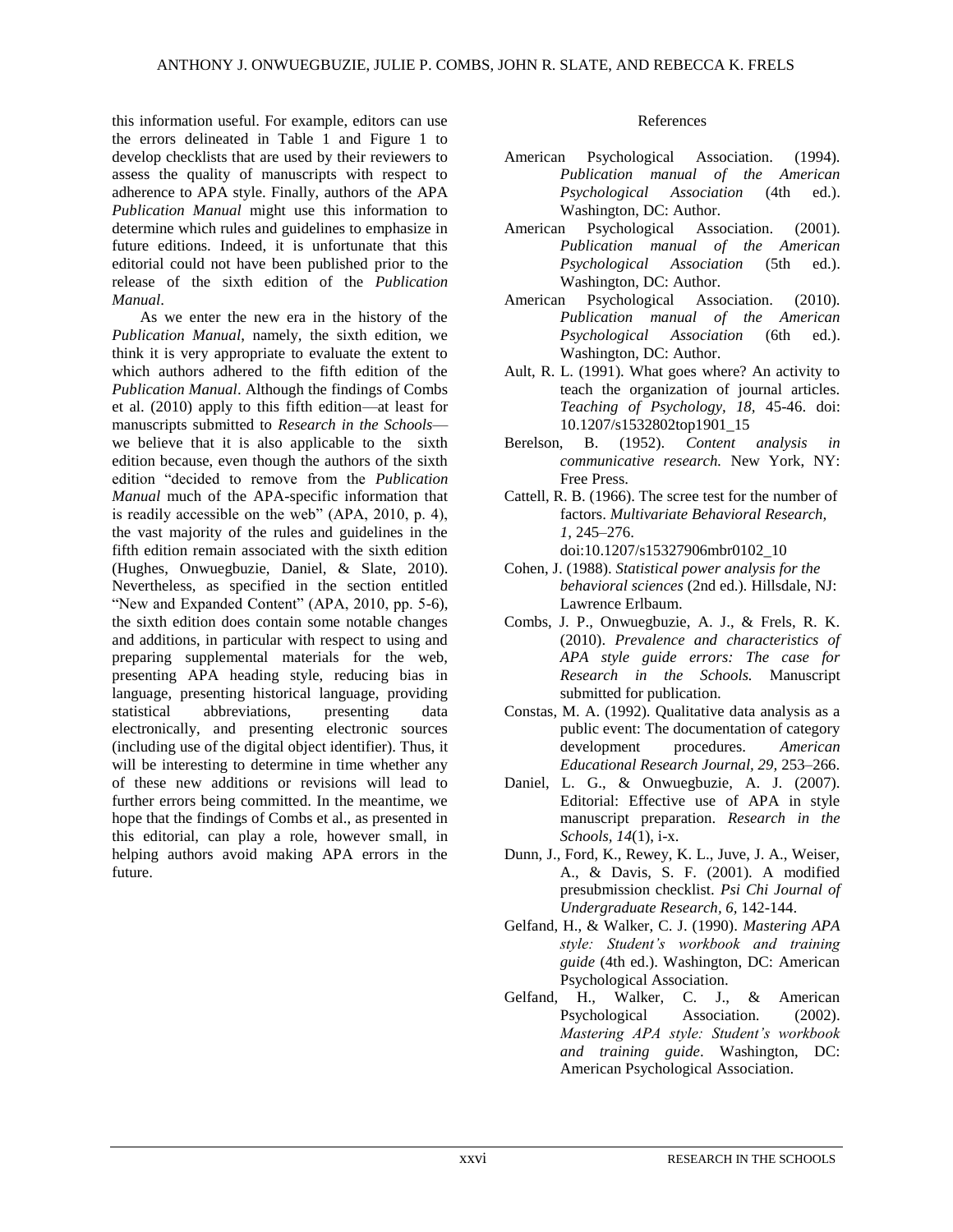- Glaser, B. G., & Strauss, A. L. (1967). *The discovery of grounded theory: Strategies for qualitative research.* Chicago, IL: Aldine.
- Hahs-Vaughn, D. L., & Onwuegbuzie, A. J. (2010). Quality of abstracts in articles submitted to a scholarly journal: A mixed methods case study of *Research in the Schools*. *Library and Information Science Research, 32*, 53- 61.
- Hahs-Vaughn, D. L., Onwuegbuzie, A. J., Slate, J. R., & Frels, R. K. (2009). Editorial: Bridging research-to-practice: Enhancing knowledge through abstracts. *Research in the Schools, 16*(2), xxxvii- xlv.
- Henson, R. K., Capraro, R. M., & Capraro, M. M. (2004). Reporting practice and use of exploratory factor analysis in educational research journals: Errors and explanation. *Research in the Schools*, *11*(2), 61–72.
- Henson, R. K., & Roberts, J. K. (2006). Use of exploratory factor analysis in published research. *Educational and Psychological Measurement, 66,* 393–416. doi:10.1177/00 13164405282485
- Hughes, G. D., Onwuegbuzie, A. J., Daniel, L. G., & Slate, J. R. (2010, February). *APA Publication Manual changes: Impacts on research reporting in the social sciences.* Paper presented at the annual meeting of the Southwest Educational Research Association (SERA), New Orleans, LA.
- Jiao, Q. G., Onwuegbuzie, A. J., & Waytowich, V. L. (2008). The relationship between citation errors and library anxiety: An empirical study of doctoral students in education. *Information Processing & Management, 44*, 948-956. doi:10.1016/j.ipm.2007.05.007
- Juve, J. A., Weiser, A., Kennedy, K. M., Davis, S. F., & Rewey, K. L. (2000, April). *"There are HOW MANY spaces after punctuation!": Common APA format errors of student authors.* Poster presented at the annual meeting of the Southwestern Psychological Association, Dallas, TX.
- Kaiser, H. F. (1958). The varimax criterion for analytic rotation in factor analysis. *Psychometrika, 23,* 187–200. doi:10.1007/B F0228857
- Lambert, Z. V., & Durand, R. M. (1975). Some precautions in using canonical analysis. *Journal of Market Research, 12,* 468–475. doi:10.2307/3151100
- Leech, N. L., & Onwuegbuzie, A. J. (2007). An array of qualitative analysis tools: A call for data analysis triangulation. *School Psychology Quarterly*, *22*, 557-584. doi:10.1037/1045- 3830.22.4.557
- Leech, N. L., & Onwuegbuzie, A. J. (2008). Qualitative data analysis: A compendium of techniques for school psychology research and beyond. *School Psychology Quarterly, 23*, 587-604*.* doi:10.1037/1045-3830.23.4.58 7
- Mosteller, F., Nave, B., & Miech, E. J. (2004). Why we need a structured abstract in education research. *Educational Researcher, 33*(1), 29-34. doi:10.3102/003189X033001029
- Onwuegbuzie, A. J. (2003). Effect sizes in qualitative research: A prolegomenon. *Quality & Quantity: International Journal of Methodology, 37*, 393-409.
- Onwuegbuzie, A. J., & Combs, J. P. (2009a). A call for avoiding APA style guide errors in manuscript preparation. *School Leadership Review, 4*, 116-149.
- Onwuegbuzie, A. J., & Combs, J. P. (2009b). *The exploratory thematic factor analysis technique as a mixed analysis procedure for reducing the dimensionality of coded data*. Unpublished manuscript, Sam Houston State University, Huntsville, TX.
- Onwuegbuzie, A. J., Waytowich, V. L., & Jiao, Q. G. (2006, December). Bibliographic errors in articles submitted to scholarly journals: The case for *Research in the Schools*. *Academic Exchange Extra*. Retrieved from http://asstudents.unco.edu/students/AE-Extra/2006/12/index.html
- Rewey, K. L., Juve, J. A., Weiser, A., & Davis, S. F. (2000). "Is this REALLY APA format?": A presubmission checklist for the *Psi Chi Journal of Undergraduate Research*. *Journal of Psychological Inquiry,6*(1), 36- 42.
- Rosenthal, G. T., Soper, B., Coon, R. C., & Von Bergen, C. W. (1999, January). *A teaching technique to improve APA style papers.*  Poster session presented at the annual meeting of the National Institute on the Teaching of Psychology, St. Petersburg, FL.
- Smith, G. E., & Eggleston, T. J. (2001). Comprehending APA style through manuscript analysis. *Teaching of Psychology, 28*, 108-110. doi:10.1207/S153 28023TOP2802\_08
- Stahl, J. M. (1987). Facilitating use of the *APA publication manual* in the scientific writing course. In V. P. Makosky, L. G. Whittemore, & A. Rogers (Eds.), *Activities handbook for the teaching of psychology*  (Vol. 2, pp. 311–314). Washington, DC: American Psychological Association.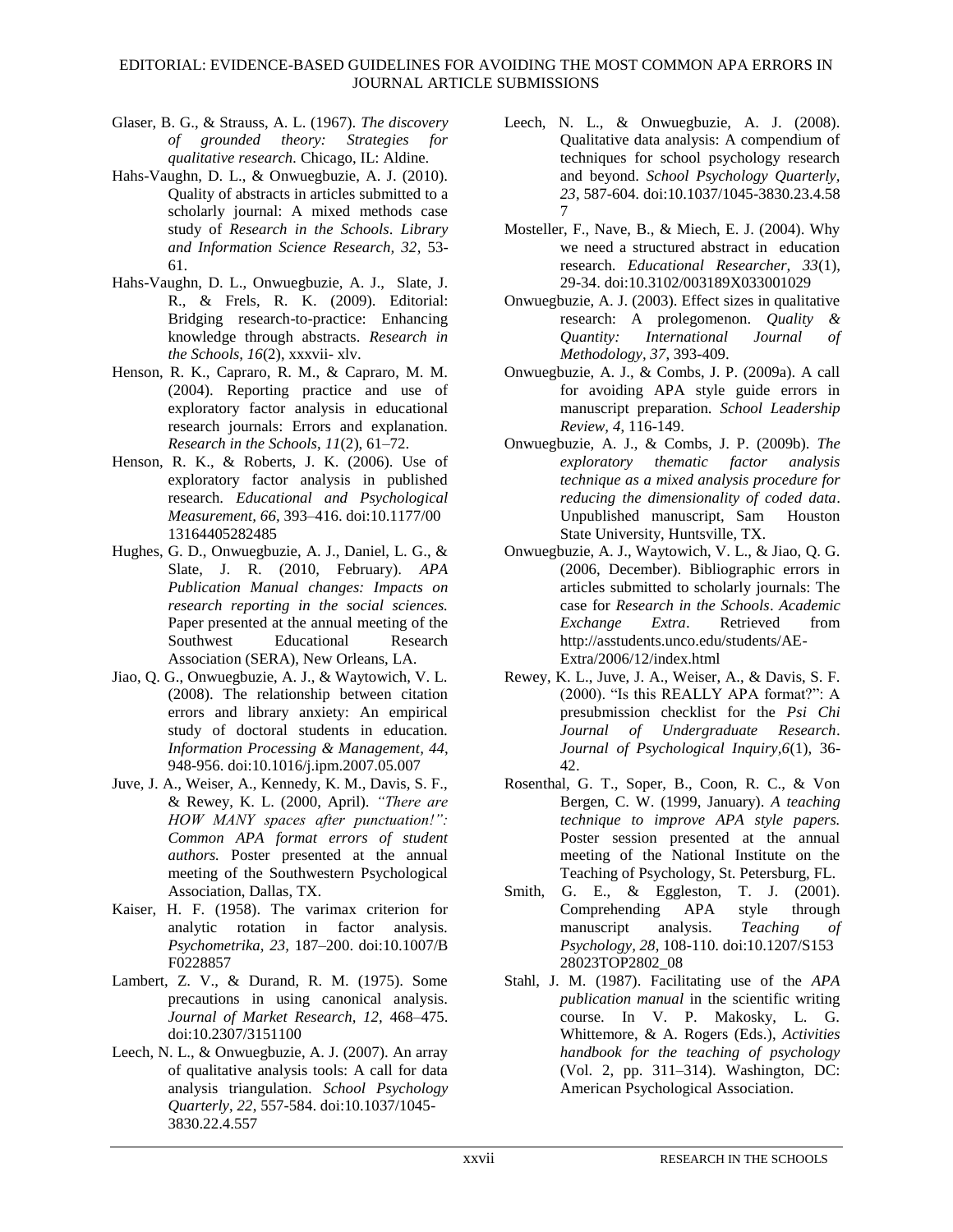- Tashakkori, A., & Teddlie, C. (1998). *Mixed methodology: Combining qualitative and quantitative approaches.* Applied Social Research Methods Series (Vol. 46). Thousand Oaks, CA: Sage.
- Ware, M. E., Badura, A., & Davis, S. F. (2002). Using student scholarship to develop student research and writing skills. *Teaching of Psychology, 29,* 151-154.
- Waytowich, V. L., Onwuegbuzie, A. J., & Jiao, Q. G. (2006). Characteristics of doctoral students who commit citation errors. *Library Review*, *55*, 195-208. doi:10.1108/0025306106559 93
- Zwick, W. R., & Velicer, W. F. (1986). Comparison of five rules for determining the number of components to retain. *Psychological Bulletin, 99,* 432–442.

We would like to thank Dr. Christine E. Daley, Columbus Psychological Associates, Columbus, GA, who provided consultation for this editorial. We appreciate her willingness to engage in this project.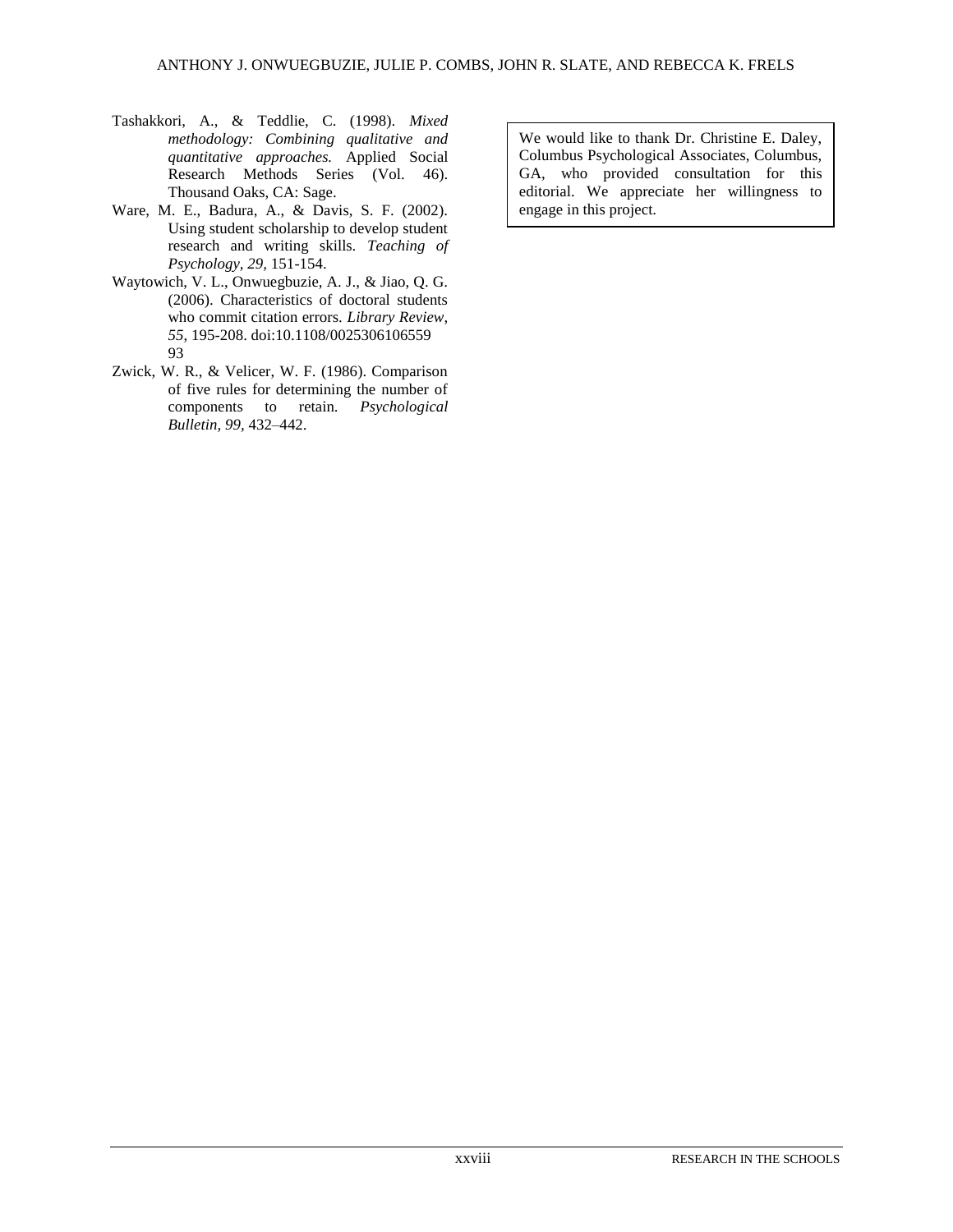# Appendix A

# *Writing with Style* Excerpt with Numerous APA Style Errors

Educational research has the potential to play a pivotal role in improving the quality of education. However for educational research to play such a role, its findings must be disseminated to individuals (e.g., educators, administrators, stakeholders, policymakers, etc.) that can most effectively use them (Onwuegbuzie, Leech & Whitmore, 2008, Mosteller et al., 2004). Unfortunately, research findings do not disseminate themselves, regardless of how statistically, practically, clinically or economically significant they are for the field of education. Rather, it is educational researchers in general and practitionerresearchers in particular who must convey these findings.

One of the most effective ways of disseminating educational research findings is by publishing articles in education journals—of which there are more than 1100 journals that collectively contain more than 20,000 education research articles each year (Mosteller et al., 2004) --especially those journals that are considered to have the highest visibility for stakeholders and policymakers. Highly-visible journals tend to be those journals that have the most influence for policy and practice. These journals, in turn, tend to be those journals that have the lowest acceptance rates and highest impact factors (Saha, Saint, and Christakis, 2003).

Writing with discipline in the field of education means that males and females must adopt the language, format, conventions, and standards of the educational community if the work is to reach the intended audience. Simply put, it must follow the *style* belonging to that educational community. According to the 10th edition of Merriam-Webster's Collegiate Dictionary (2001), style is "a convention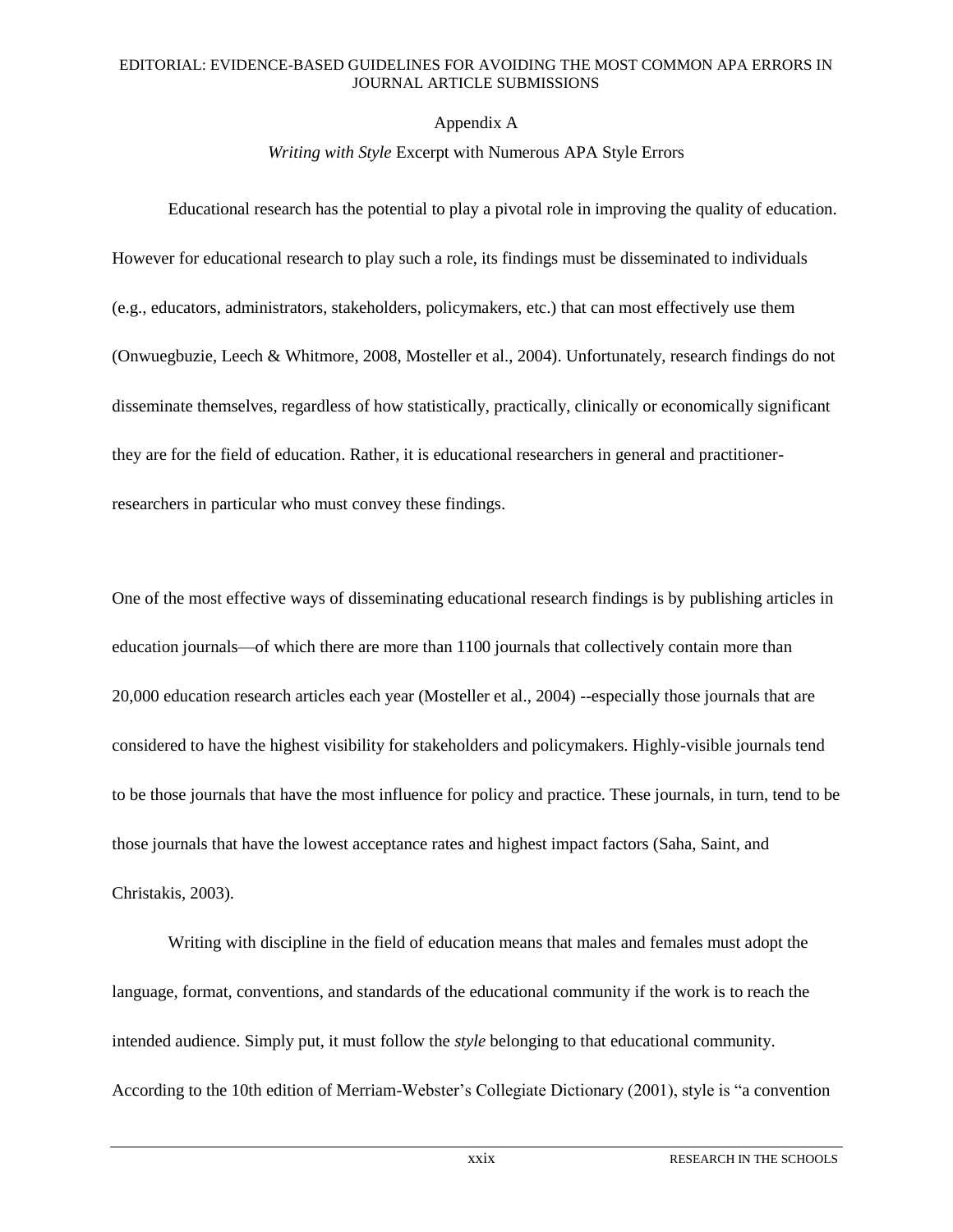with respect to spelling, punctuation, capitalization, and typographic arrangement and display followed in writing or printing." Notwithstanding, in the formal writing process, the individual components that characterize a style can vary from one field to the next. However, in the world of academia in general and the field of social and behavioral sciences in particular, fortunately, there are a limited number of formal style guides in the U.S., with 3 of the most common styles being the *Chicago Manual of Style* (Chicago Manual, 2003), the *Modern Language Association (MLA) Handbook for Writers of Research Papers* (Gibaldi, 2003), and the *Publication Manual of the American Psychological Association* (APA, 2001). In the field of Education, the *Publication Manual* of the American Psychological Association (APA, 2001) teaches the style that is most required by journal editors In fact, Henson (2007), who administered a survey to editors of fifty prominent journals in education, documented that 60 percent of education journals use APA style. Thus, in order to have articles published in education journals, it is difficult for authors from the field of education to avoid having to be familiar with the APA *Publication Manual*.

*Note.* A reference list is not provided in this activity. This material was adapted from the following publication: Onwuegbuzie, A. J., & Combs, J. P. (2009a). A call for avoiding APA style guide errors in manuscript preparation. *School Leadership Review 4*, 116-149.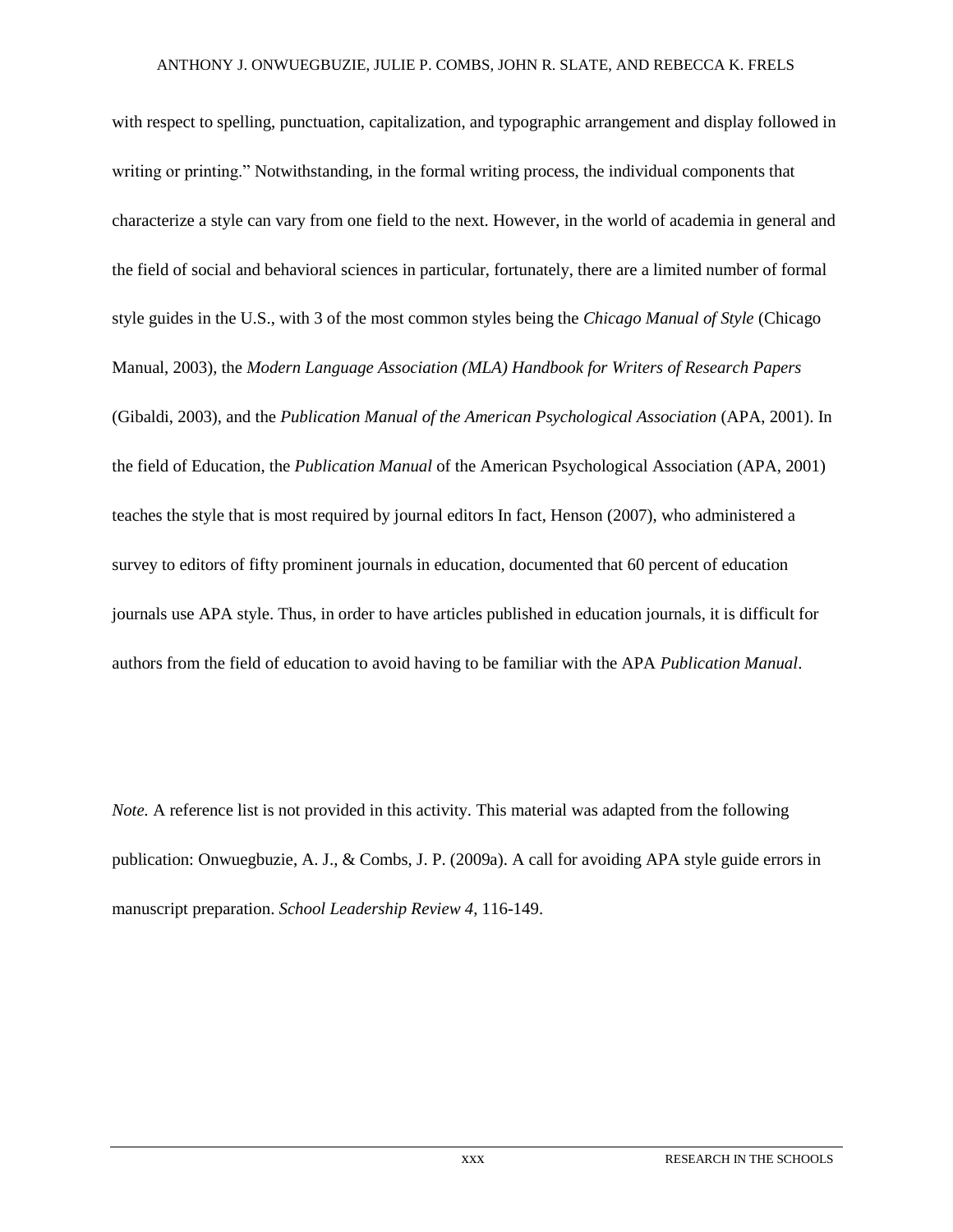# Appendix B

## *Writing with Style* Excerpt with Errors Labeled

Educational research has the potential to play a pivotal role in improving the quality of education. However for educational research to play such a role, its findings must be disseminated to individuals (e.g., educators, administrators, stakeholders, policymakers, etc.) that can most effectively use them (Onwuegbuzie, Leech & Whitmore, 2008, Mosteller et al., 2004). Unfortunately, research findings do not disseminate themselves, regardless of how statistically, practically, clinically or economically significant they are for the field of education. Rather, it is educational researchers in general and practitionerresearchers in particular who must convey these findings. 1 4 | | 5 | | | | | 6 2 3 7 8 9

One of the most effective ways of disseminating educational research findings is by publishing articles in education journals—of which there are more than  $\overline{1100}$  journals that collectively contain more than 20,000 education research articles each year (Mosteller et al., 2004) --especially those journals that are considered to have the highest visibility for stakeholders and policymakers. Highly-visible journals tend to be those journals that have the most influence for policy and practice. These journals, in turn, tend to be those journals that have the lowest acceptance rates and highest impact factors (Saha, Saint, and 0. Christakis, 2003). Writing with discipline in the field of education means that males and females must adopt the 10 11 12 13 14 15

language, format, conventions, and standards of the educational community if the work is to reach the intended audience. Simply put, it must follow the *style* belonging to that educational community. According to the 10th edition of Merriam-Webster's Collegiate Dictionary (2001), style is "a convention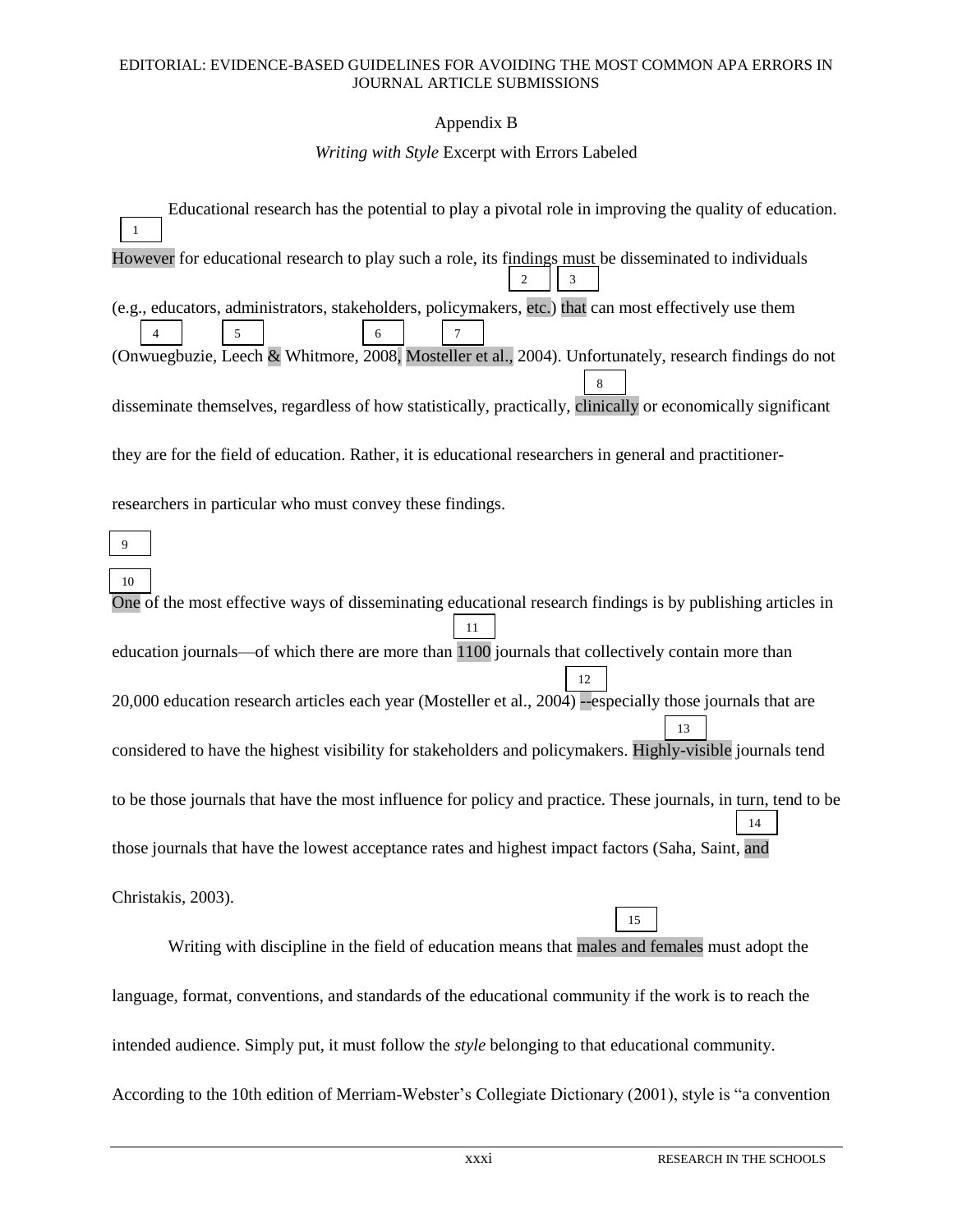with respect to spelling, punctuation, capitalization, and typographic arrangement and display followed in writing or printing." Notwithstanding, in the formal writing process, the individual components that characterize a style can vary from one field to the next. However, in the world of academia in general and the field of social and behavioral sciences in particular, fortunately, there are a limited number of formal style guides in the U.S., with 3 of the most common styles being the *Chicago Manual of Style* (Chicago Manual, 2003), the *Modern Language Association (MLA) Handbook for Writers of Research Papers* (Gibaldi, 2003), and the *Publication Manual of the American Psychological Association* (APA, 2001). In the field of Education, the *Publication Manual* of the American Psychological Association (APA, 2001) teaches the style that is most required by journal editors In fact, Henson (2007), who administered a survey to editors of fifty prominent journals in education, documented that 60 percent of education journals use APA style. Thus, in order to have articles published in education journals, it is difficult for authors from the field of education to avoid having to be familiar with the APA *Publication Manual*. 16 21 22 17 18 19 20

*Note.* This excerpt contains at least 22 errors. A reference list is not provided in this activity.

This material was adapted from the following publication: Onwuegbuzie, A. J., & Combs, J. P. (2009a).

A call for avoiding APA style guide errors in manuscript preparation. *School Leadership Review 4*, 116-

149.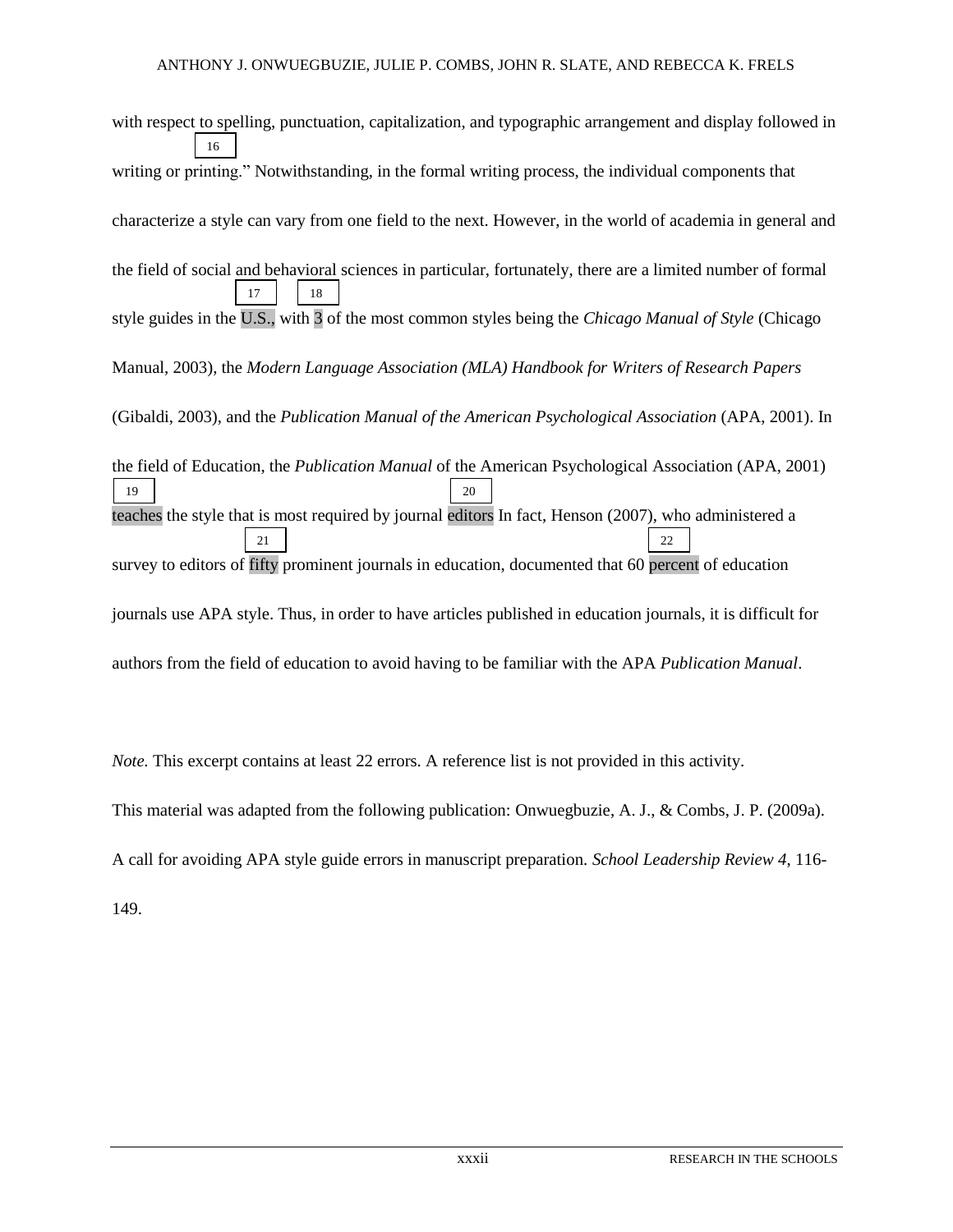# Appendix C

Description of Fifth Edition-based APA Errors Identified in *Writing with Style* Excerpt

- 1. Punctuation Error: Use of a comma following an adverb (APA, 2001, cf. pp. 53-54).
- 2. Abbreviation Error: The abbreviation *etc.* (and so forth) should not be combined with *e.g.* (for example).
- 3. Grammar Error: Use relative pronouns (who) when referring to people (APA, 2001, p. 54).
- 4. In-text Citation Error: When multiple references are used, place in alphabetical order within the parentheses (APA, 2001, p. 212).
- 5. Punctuation Error: Use a comma before *and* in a series of three or more authors (cf. APA, 2001, p. 78).
- 6. In-Text Citation Error: Use a semicolon to separate elements "that already contain commas" (APA, 2001, p. 80).
- 7. Citing Multiple Authors Error: "When a work has three, four, or five authors, cite all authors the first time the reference occurs; in subsequent citations, include only the surname of the first author followed by et al. (not italicized and with a period after 'al')" (APA, 2001, p. 208).
- 8. Punctuation Error: Use a comma "between elements (including before *and* and *or*) in a series of three or more items"  $(APA, 2001, p. 78)$ .
- 9. Format Error: "Double-space between all lines in the manuscript" (APA, 2001, p. 286).
- 10. Format Error: "Indent the first line of every paragraph" (APA, 2001, p. 289).
- 11. Statistical Copy Error: Use a comma "to separate groups of three digits in most numbers of 1,000 or more" (APA, 2001, p. 79).
- 12. Format Error: Use an em dash with no space before or after to set off an element added to simplify or to digress from the main clause (cf. APA, 2001, pp. 81-82, 291).
- 13. Hyphenation Error: A hyphen is not needed with "a compound including an adverb ending in  $-ly$ " (APA, 2001, p. 91).
- 14. In-Text Citation Error: "Join the names in a multiple-author citation in running text by the word *and*. In parenthetical material, in tables and captions, and in the reference list, join the names by an ampersand  $(\&)$ " (APA, 2001, p. 209).
- 15. Bias in Language Error: Consider rephrasing when it is not necessary to identify gender (APA, 2001, p. 66). If identifying the gender were necessary, use men and women (APA, 2001, p. 69), otherwise consider rewording.
- 16. Quotation Error: "when quoting, always provide the author, year, and specific page citation in the text, and include a complete reference in the reference list"  $(APA, 2001, p. 117)$ . Place ending punctuation outside of the parentheses.
- 17. Abbreviation Error: When United States is used as a noun, it should be spelled out. When United States is used as an adjective, it can be abbreviated (APA, 2001, p. 110).
- 18. Numbers Error: "Use words to express numbers below 10" (APA, 2001, p. 125).
- 19. Formality and Clarity Error: The verb *teaches* is an anthropomorphism. "Do not attribute human characteristics to animals or inanimate sources" (APA, 2001, p. 38).
- 20. Punctuation Error: Use a period at the end of sentences (APA, 2001. p. 78).
- 21. Numbers Error: "Use figures to express all numbers 10 and above" (APA, 2001, p. 122).
- 22. Statistical Copy Error: "Use the symbol of percent only when it is preceded by a numeral" (APA, 2001, p. 140).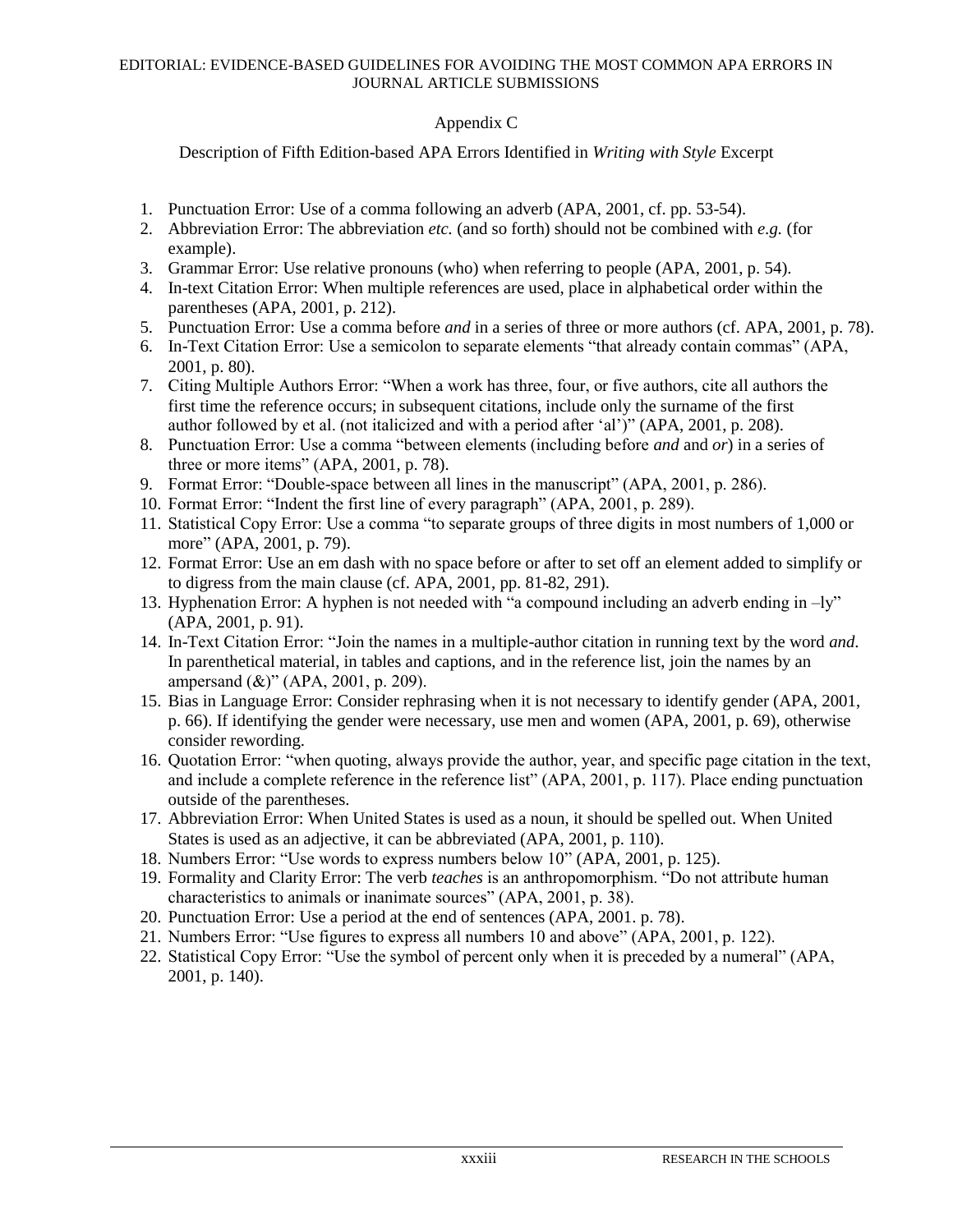# Appendix D

Description of Sixth Edition-based APA Errors Identified in *Writing with Style* Excerpt

- 1. Punctuation Error: Use of a comma following an adverb (cf. APA, 2010, pp. 82-83).
- 2. Abbreviation Error: The abbreviation *etc.* (and so forth) should not be combined with *e.g.* (for example).
- 3. Grammar Error: Use relative pronouns (who) when referring to people (APA, 2010, p. 83).
- 4. In-text Citation Error: When multiple references are used, place in alphabetical order within the parentheses (APA, 2010, pp. 178,181).
- 5. Punctuation Error: Use a comma before *and* in a series of three or more authors (cf. APA, 2010, pp. 88, 175).
- 6. In-Text Citation Error: Use a semicolon to separate elements "that already contain commas" (APA, 2010, p. 178).
- 7. Citing Multiple Authors Error: "When a work has three, four, or five authors, cite all authors the first time the reference occurs; in subsequent citations, include only the surname of the first author followed by et al. (not italicized and with a period after  $\lceil$ al')" (APA, 2010, p. 175).
- 8. Punctuation Error: Use a comma "between elements (including before *and* and *or*) in a series of three or more items" (APA,  $2010$ , p. 88).
- 9. Format Error: "Double-space between all lines in the manuscript" (APA, 2010, p. 229).
- 10. Format Error: "Indent the first line of every paragraph" (APA, 2010, p. 229).
- 11. Statistical Copy Error: Use a comma "to separate groups of three digits in most numbers of 1,000 or more" (APA, 2010, p. 114).
- 12. Format Error: Use an em dash with no space before or after to set off an element added to simplify or to digress from the main clause (cf. APA, 2010, pp. 90, 97).
- 13. Hyphenation Error: A hyphen is not needed with "a compound including an adverb ending in  $-ly$ " (APA, 2010, p. 98).
- 14. In-Text Citation Error: "Join the names in a multiple-author citation in running text by the word *and*. In parenthetical material, in tables and captions, and in the reference list, join the names by an ampersand  $(\&)$ " (APA, 2010, p. 175).
- 15. Bias in Language Error: Consider rephrasing when it is not necessary to identify gender (APA, 2010, p. 72). If identifying the gender were necessary, use men and women (APA, 2010, p. 73), otherwise consider rewording.
- 16. Quotation Error: "when quoting, always provide the author, year, and specific page citation in the text, and include a complete reference in the reference list"  $(APA, 2010, pp. 170-172)$ . Place ending punctuation outside of the parentheses.
- 17. Abbreviation Error: When United States is used as a noun, it should be spelled out. When United States is used as an adjective, it can be abbreviated (APA, 2010, p. 88).
- 18. Numbers Error: Use words to express numbers below 10 (APA, 2010, p. 111).
- 19. Formality and Clarity Error: The verb *teaches* is an anthropomorphism. "Do not attribute human characteristics to animals or inanimate sources" (APA, 2010, p. 69).
- 20. Punctuation Error: Use a period at the end of sentences (APA, 2010. p. 88).
- 21. Numbers Error: "Use figures to express all numbers 10 and above" (APA, 2010, p. 111).
- 22. Statistical Copy Error: "Use the symbol of percent only when it is preceded by a numeral" (APA, 2010, p. 118).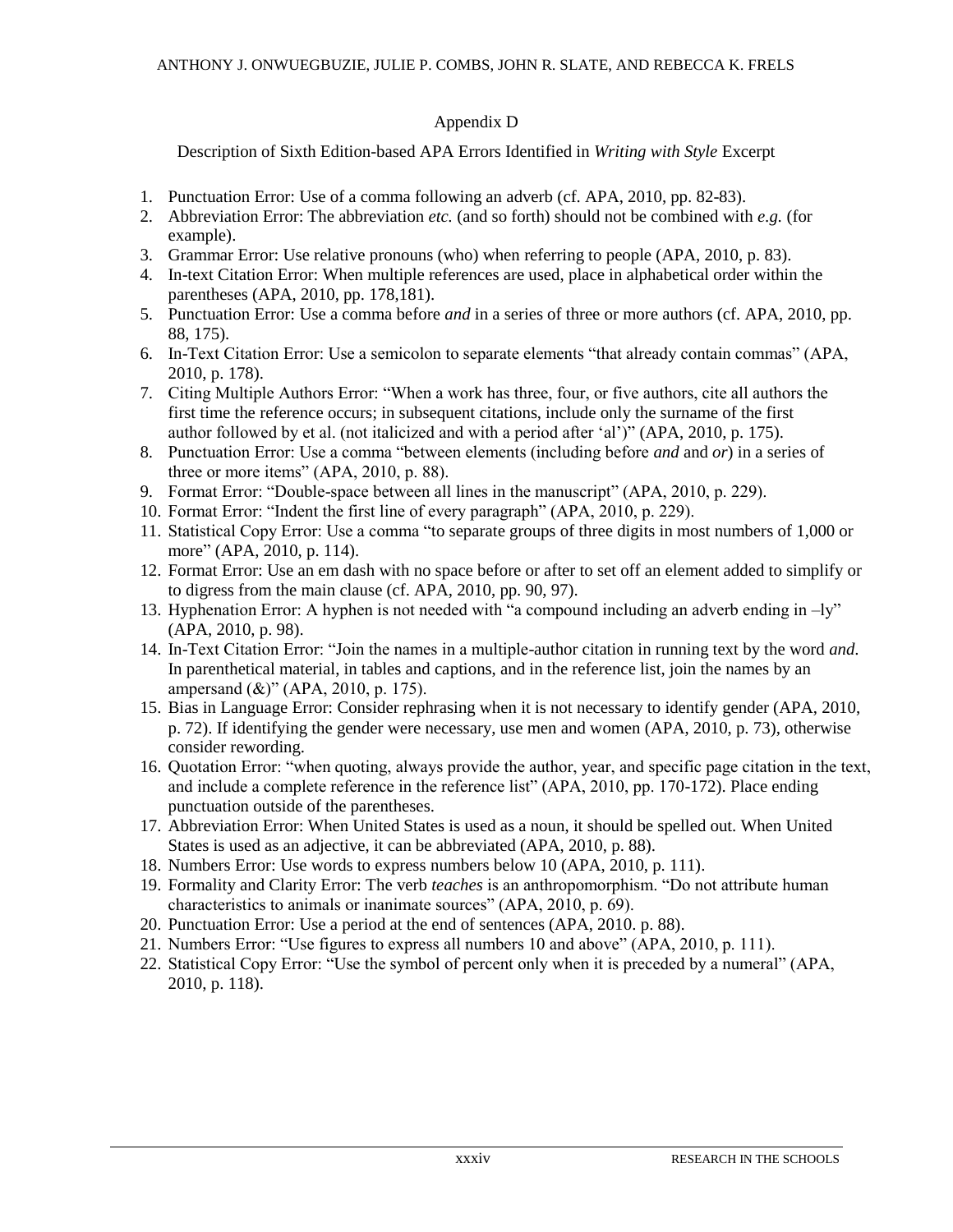### Appendix E

# *Writing with Style* Excerpt with APA Style Errors Corrected

Educational research has the potential to play a pivotal role in improving the quality of education. However, for educational research to play such a role, its findings must be disseminated to individuals (e.g., educators, administrators, stakeholders, policymakers) who can most effectively use them (Mosteller, Nave, & Miech, 2004; Onwuegbuzie, Leech, & Whitmore, 2008). Unfortunately, research findings do not disseminate themselves, regardless of how statistically, practically, clinically, or economically significant they are for the field of education. Rather, it is educational researchers in general and practitioner-researchers in particular who must convey these findings.

One of the most effective ways of disseminating educational research findings is by publishing articles in education journals—of which there are more than 1,100 journals that collectively contain more than 20,000 education research articles each year (Mosteller et al., 2004)—especially those journals that are considered to have the highest visibility for stakeholders and policymakers. Highly visible journals tend to be those journals that have the most influence for policy and practice. These journals, in turn, tend to be those journals that have the lowest acceptance rates and highest impact factors (Saha, Saint, & Christakis, 2003).

Writing with discipline in the field of education means that researchers must adopt the language, format, conventions, and standards of the educational community if the work is to reach the intended audience. Simply put, it must follow the *style* belonging to that educational community. According to the 10th edition of Merriam-Webster's Collegiate Dictionary (2001), style is "a convention with respect to spelling, punctuation, capitalization, and typographic arrangement and display followed in writing or